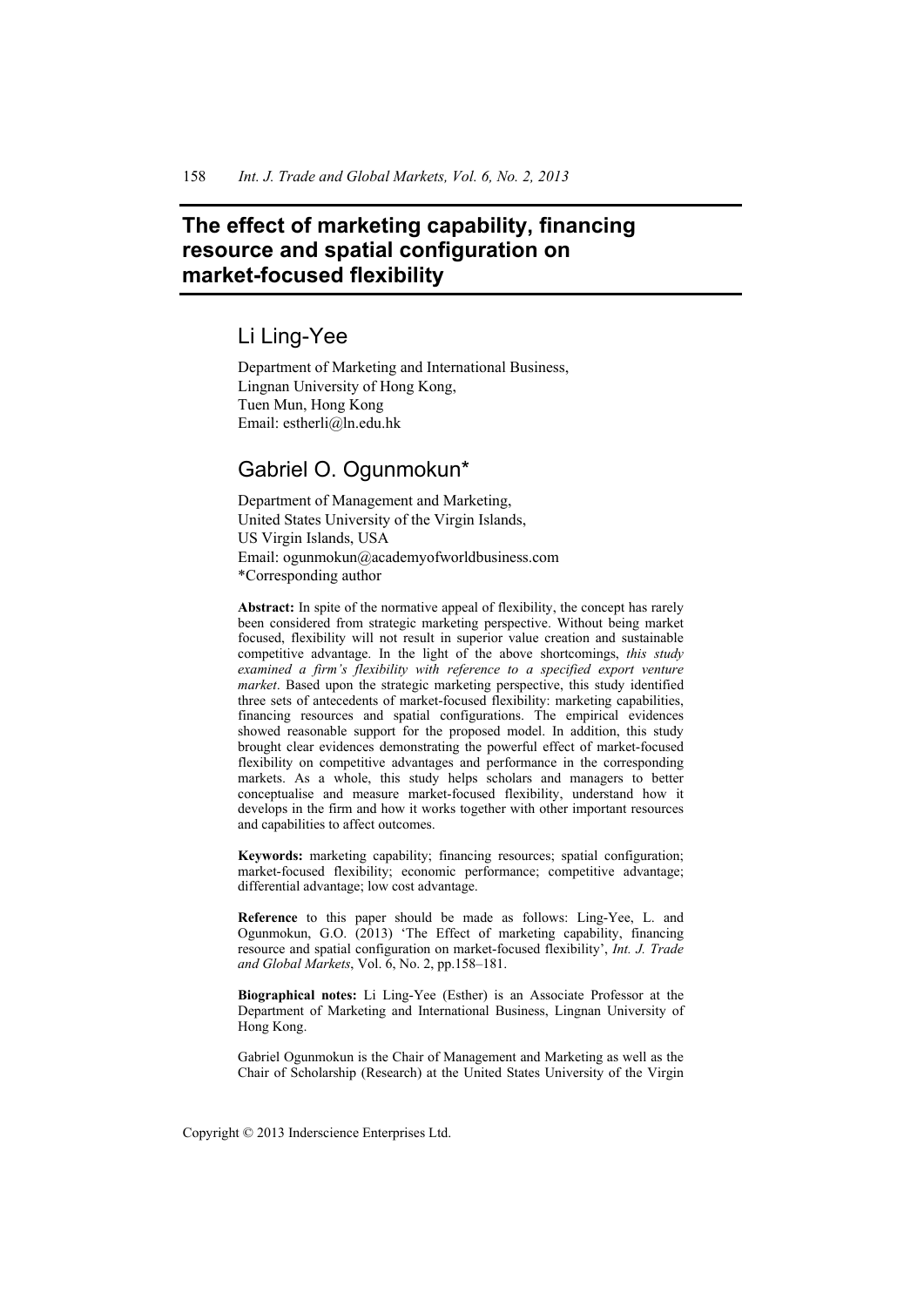Islands, School of Business in US Virgin Islands. He is also the editor of the *Journal of International Marketing and Exporting*, and the President of the Academy of World Business, Marketing and Management Development.

## **1 Introduction**

As technology unfold and globalisation progresses, firms face increasingly complex environments and keen competition. Given that market demand fluctuates and competitive conditions change in different parts of the world, it has been asserted that the firm must develop flexibility to adapt to these conditions and re-deploy resources to take advantage of operating in a given location (Malnight, 1996). Flexibility in allocating resources and developing skills along product/market changes has been put forward as an essential firm capability for building up a global competitive position (Craig and Douglas, 2000), improving firm performance (Evans, 1991) and surviving out of economic crisis (Grewal and Tansuhaj, 2001). In spite of the normative appeal of flexibility, theoretical developments have been hampered by three major shortcomings in previous studies. First, an extensive review over the conceptualisations of flexibility (Johnson et al., 2003) suggested that a preponderance of treatments involve internal, operational or manufacturing perspectives on flexibility and the concept has rarely been considered from a strategic marketing perspective. Without being market focused, flexibility will not result in superior value creation and a sustainable competitive advantage (Johnson et al., 2003). As a result, the role of market-focused flexibility in search of a global competitive advantage and superior performance was far from ascertained. Second, the antecedent of flexibility was seldom explored. Although theorists (Craig and Douglas, 2000) proposed that establishment of linkages among activity systems in terms of multiple sourcing and flexible logistics, skill adaptability and transferability, etc., is crucial in generating flexibility, the current appreciation of how firm resources, capabilities, and organisational configurations foster market-focused flexibility is at a barren state. Third, effect of market-focused flexibility on a firm's competitive advantage and performance in overseas markets is little examined (Li and Ogunmokun, 2000). Besides, some researchers put forward a contingent view that whereas flexibility improves the firm's performance when it operates in an environment with intense competition (Grewal and Tansuhai, 2001) or high turbulence (Johnson et al., 2003), it has little performance effect when operating in other environments with little competition or turbulence. The omnipresent influence of market-focused flexibility has never been testified.

In the light of the above shortcomings, *this study examined a firm's flexibility with reference to a specified export venture market*. The current study would identify its different dimensions, i.e. operational, tactical and strategic flexibility, under the refined concept of market-focused flexibility. Moreover, drawing upon capabilities theory, resource-based views of the firm, and options literature, this study develops a model of antecedent factors of market-focused flexibility pertaining to the firm's marketing capabilities, financing resources and spatial activity configurations. Empirically, this study investigates into the influence of these antecedents on market-focused flexibility and the latter's influence on the firm's competitive advantage and performance in the corresponding export markets. As a whole, this study helps scholars and managers to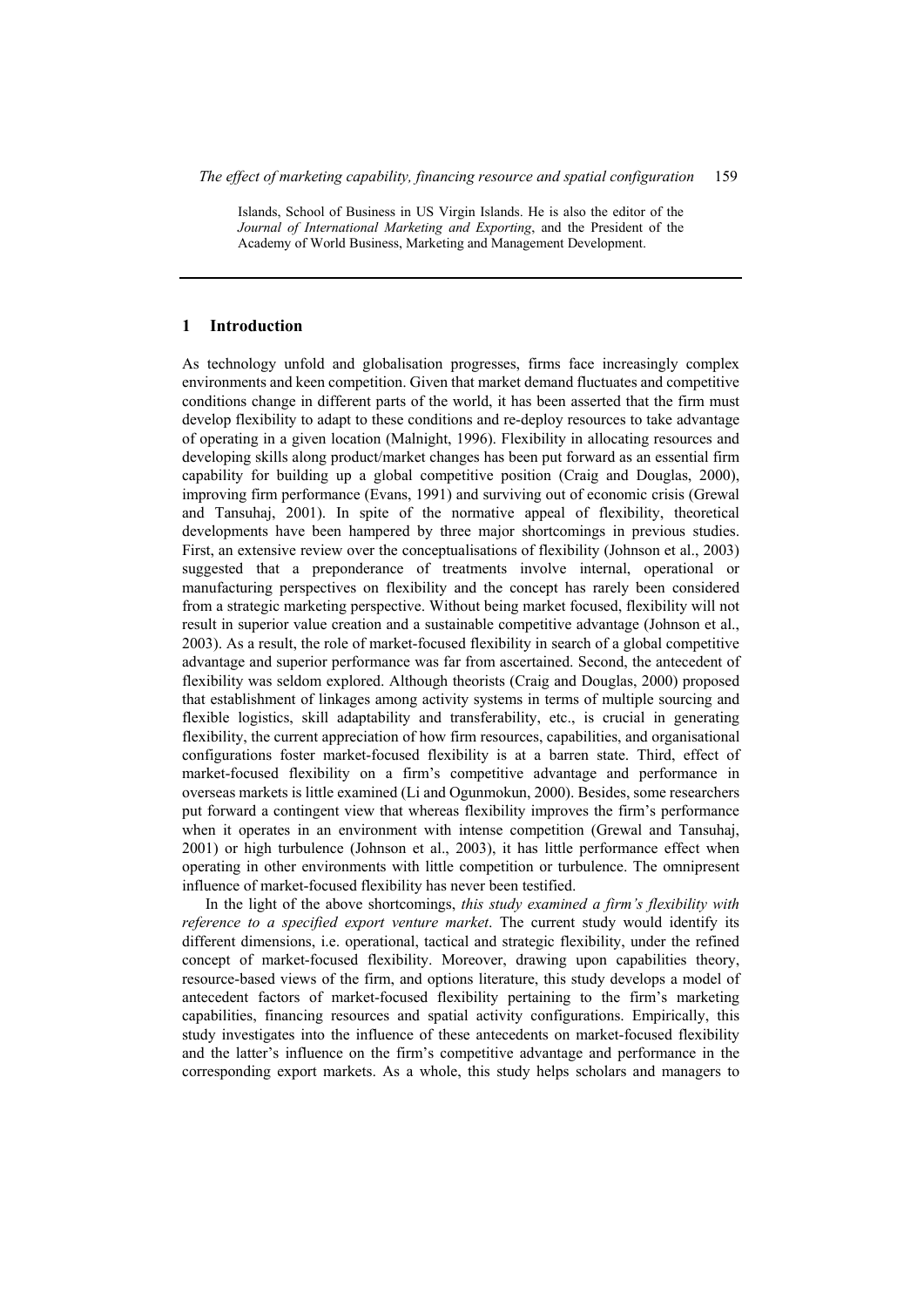better conceptualise and measure market-focused flexibility, understand how it develops in the firm and how it works together with other important resources and capabilities to affect outcomes.

# *1.1 The influence of market-focused flexibility over competitive advantage and performance*

A review of the literature on flexibility reveals a distinction between operational flexibility (Galbraith, 1990; Upton, 1995; Buckley and Casson, 1998), tactical flexibility (Matusik and Hill, 1998; Young-Ybarra and Wiersema, 1999) and strategic flexibility (Ansoff, 1965; Eppink, 1978; Aaker and Mascarenhas, 1984; Harrigan, 1985; Evans, 1991; Hayes and Pisano, 1994; Das and Elango, 1995; Sanchez, 1995; Lau, 1996; Lei et al., 1996; Sanchez, 1997; Hitt et al., 1998). First, with regard to *operational flexibility*, it refers to a short-term, day-to-day ability dealing with raw material shortage and equipment failure (Carlsson, 1989), handling increasing range of work, achieving uniform performance across a specified range (Upton, 1995), and reallocating resources in quick responses to changes (Buckley and Casson, 1998). By offering product options that better serve wants and needs for new or changing customer segments, marketfocused flexibility would create a superior value proposition for its customers and therefore craft a sustainable competitive advantage (Johnson et al., 2003). Furthermore, operational flexibility enables a firm to cut time and cost in its responses to environmental changes (Sethi and Sethi, 1990) and improves a firm's performance in overseas markets. It is thus hypothesised:

# *H1a: Market-focused flexibility over operational processes enhances competitive advantage and performance in its corresponding markets.*

Second, with regard to tactical flexibility, it pertains to changes in product design and in the product mix, the rate of production or plant/equipment use (Carlsson, 1989) in response to fluctuation in demand or market imperfection (Stigler, 1939; Hart, 1940). One major route to tactical flexibility is the use of contract manufacturing (Craig and Douglas, 2000). Contract manufacturing, as a primary modular organisational form (Schilling and Steensma, 2001), allows firms to substitute loose coupling for activities that were once tightly integrated within their organisations. Contract manufacturing allows firms to meet the scale of the current market demand, without committing to longterm capital investments or an increase in their labour forces, thus giving the firm greater scale flexibility, other cost advantages and efficient performance (Schilling and Steensma, 2001). It is hypothesised here that:

# *H1b: Market-focused flexibility over subcontracting volume production arrangements enhances competitive advantage and performance in its corresponding markets.*

Third, with regard to strategic flexibility, it involves a response to increases in environmental variability (Ansoff, 1965; Eppink, 1978; Harrigan, 1985; Evans, 1991). On the defensive side, it can be achieved by participating in multiple technologies, products and markets so that if one collapses or is attacked the firm can turn to others (Aaker and Mascarenhas, 1984). On the aggressive side, strategic flexibility can be developed out of participation in different technologies and development of R&D strengths so that the firm is in a position to exploit new development and pioneer it (Ansoff, 1965). By understanding how market boundaries evolve with various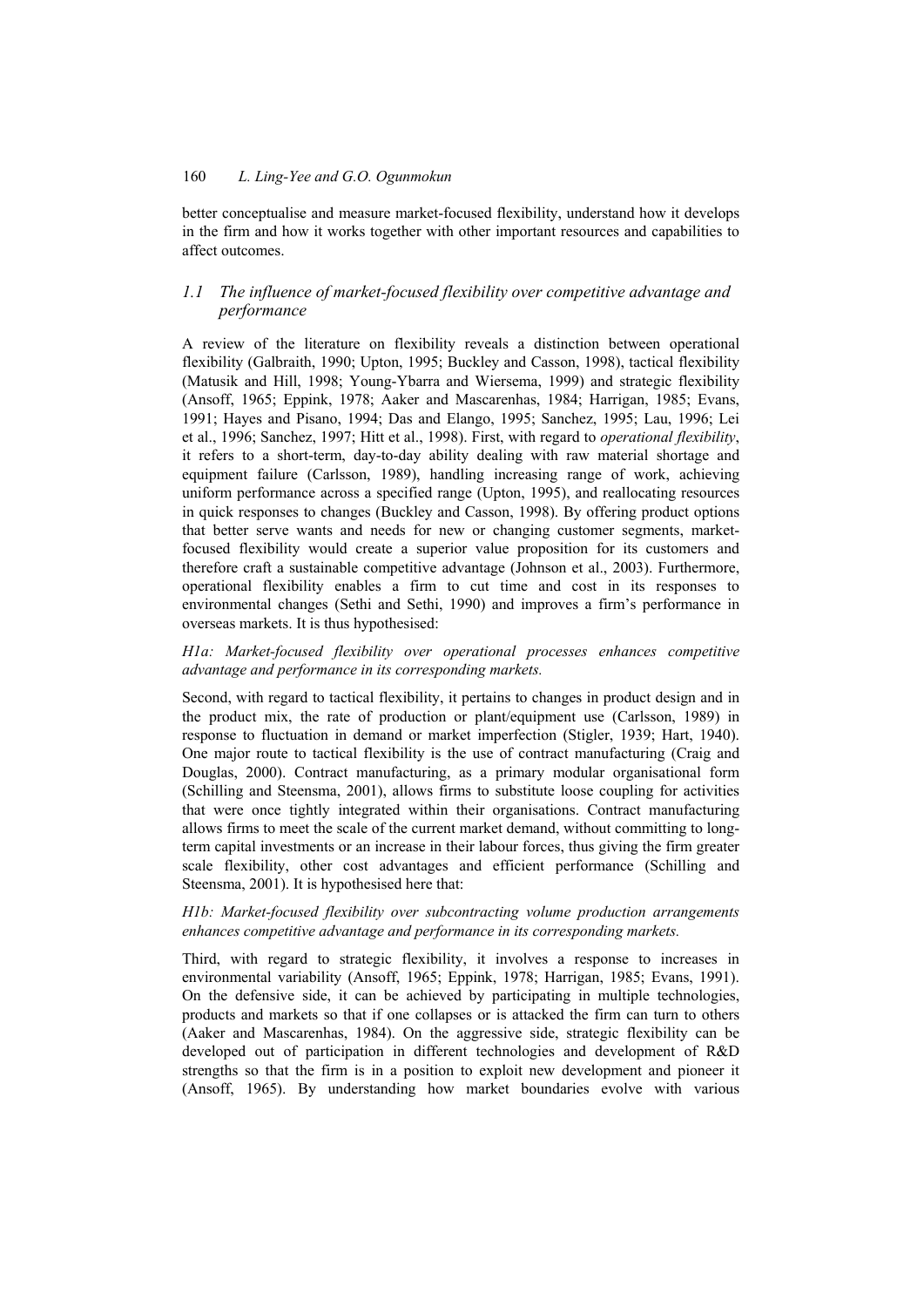technological futures (Achrol and Kotler, 1999), and predicting new consumer needs (Johnson et al., 2003), market-focused flexibility would help the firm to preempt its competitors (Evans, 1991), develop competitive advantages and gains proactively (Hitt et al., 1998). Although firms seek to gain access to new technologies by forming technology-sourcing partnerships, firms have limited capital and management resources. The important issue is to obtain the specific, needed technology in an efficient manner. However, no one type of partnership is likely to be ideal in all cases. Contingent theorists (Steensma and Corley, 2000) made it clear that the performance of technology-sourcing partnerships depends on its partnership arrangements. For a desired technology that is difficult to imitate, sourcing performance is enhanced when acquisition is used. Whereas for a desired technology that is dynamic with unclear value of the technology's output to the market, sourcing performance is enhanced when licensing is used. This implied that in order to gain access to new technologies, flexibility over partnership arrangements might benefit its performance outcomes. It is thus hypothesised:

*H1c: Market-focused flexibility over strategic technology-sourcing partnership arrangements enhances competitive advantage and performance in its corresponding markets.* 

# *1.2 Theoretical model of antecedents of market-focused flexibilities*

The concept of market-focused flexibility is conceptually rooted in capabilities theory, resource-based views of the firm, and options (Johnson et al., 2003). In line with the strategic marketing perspective, market-focused flexibility can be conceptualised as a firm's strategic responses to market uncertainties by adjusting its resources, capabilities, and organisational structures. A theoretical model of key antecedents of market-focused flexibility is presented in Figure 1. It posits that market-focused flexibility is determined by three groups of forces: marketing capabilities, financing resources and spatial activity configurations.

## *1.3 Marketing capabilities and market-focused flexibility*

To achieve market-focused flexibility, the firm's resources must be amenable to change. Flexibility depends not only on the availability of firm resources, but as much on the availability of firm capabilities in resource application (Johnson et al., 2003). In line with capabilities theory, market-focused flexibility depends on the existence of appropriate accompanying capabilities (Kogut and Kulatilaka, 2001). Specifically, this study identified two types of marketing capabilities namely: market information collection capability and new product introduction capability and examined their effect on marketfocused flexibility.

An ability to collect market information or market sensing (Day, 1994) is a kind of dynamic capability that uses marketplace information to guide strategy formulation (Craig and Douglas, 2000). In addition, the market information inputs serve to guide efforts in adapting to a competitive position and the related activity systems across multiple markets. As a result, the portfolio of marketing resources can be deployed and redeployed, configured and reconfigured over time (Teece et al., 1997; Eisenhardt and Martin, 2000) in response to changes. In short, marketing capability over information collection forms a foundation for generating market-focused flexibility.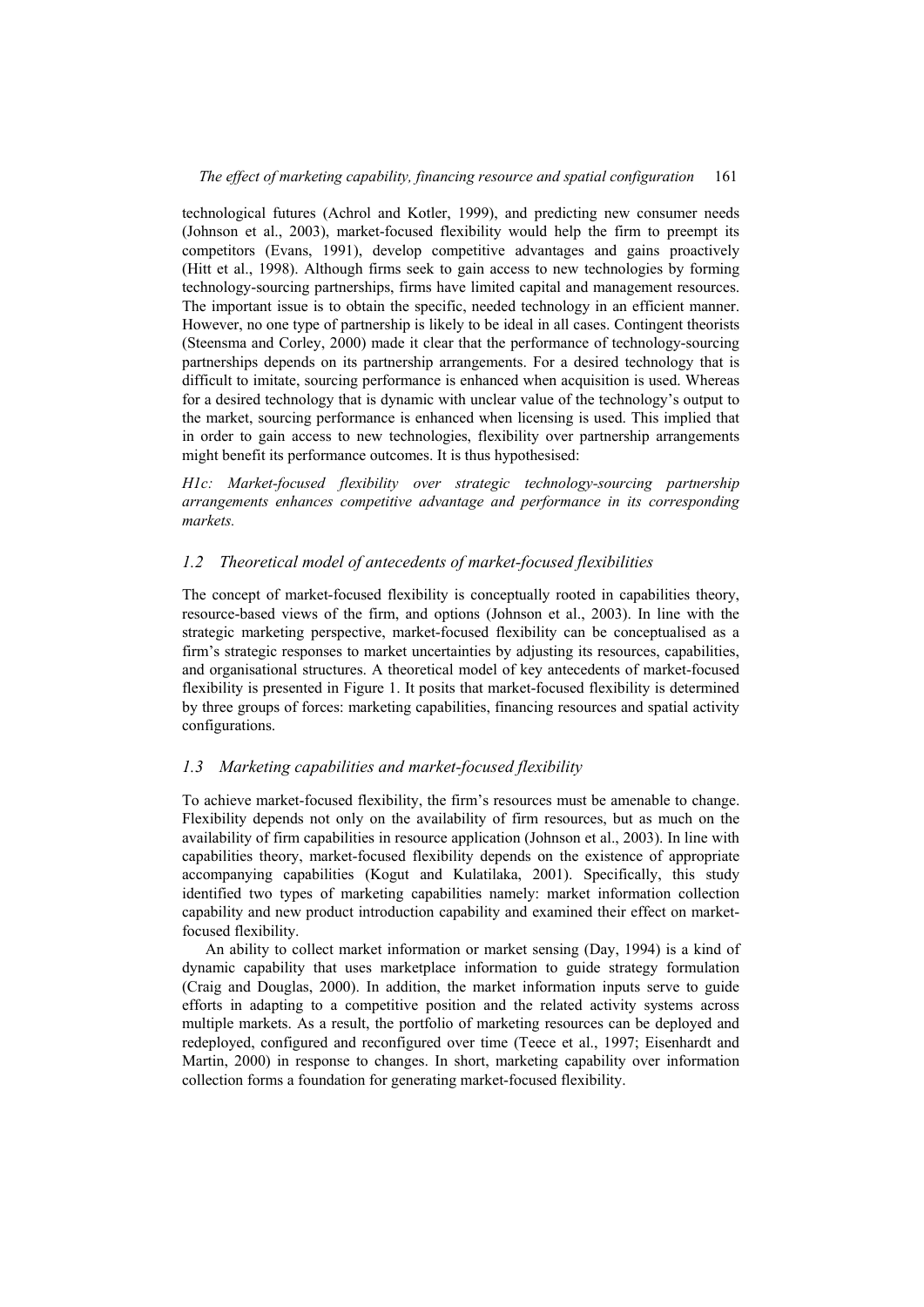

**Figure 1** Conceptual model of effect of marketing capability, financing resources and spatial configuration on market-focused flexibilities

An ability to introduce new products is a kind of high-order, border-spanning capability (Craig and Douglas, 2000) that involves integration of R&D, production and marketing efforts in different locations to develop, produce and market new products for different markets (Souder et al., 1998; Li, 1999). In keeping with the new product development literature (Calantone et al., 1996; Mishra et al., 1996), it is revealed that the development of successful new products is not only supported by technical resources and proficiencies, but also empowered as much by marketing resources and proficiencies. And, new product success is more likely when the firm is proficient in product commercialisation (Song and Perry, 1997) or market launch (Cooper, 1979) and commits a significant amount of its resources to selling and promoting the new product (Maidique and Zirger, 1984). In other words, marketing capability over new product introduction generates real options in the forms of new product/market entries (Johnson et al., 2003) and fosters market-focused flexibility. It is thus hypothesised that:

*H2a: Marketing capability over market information collection generates market-focused flexibilities.*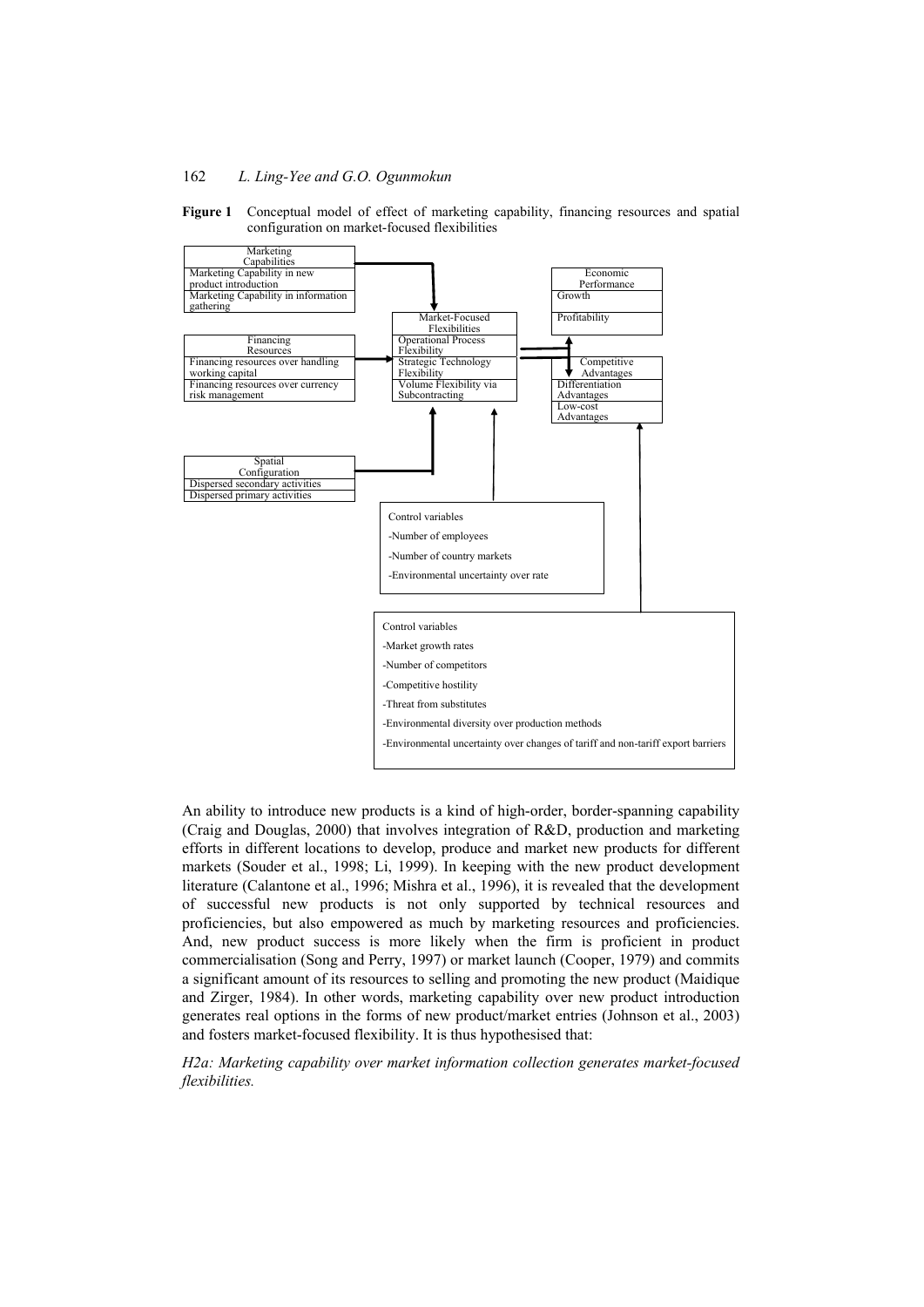*H2b: Marketing capability over new product introduction generates market-focused flexibilities.* 

## *1.4 Financing resources and market-focused flexibility*

Consistent with the resource-based views of the firm (Wernerfelt, 1984; Rumelt, 1995), market-focused flexibility depends significantly on the firm's resource portfolio. In building up market-focused flexibility, it is important not only to consider tangible but also intangible resources that may tie semi-permanently to the firm and may contribute to its competitive advantage (Johnson et al., 2003). Specifically, two kinds of financing resources, namely resources over maintenance of liquid assets and resources over management of currency risks, are identified and their effects on market-focused flexibility are examined in this study.

Maintaining liquidity of asset means ensuring financing resources are always available (Aaker and Mascarenhas, 1984) that serve to absorb and respond to unfavourable developments and to be in a position to exploit favourable trends when they occur (Ansoff, 1965). In general, liquid assets are underutilised assets (Aaker and Mascarenhas, 1984) that take various forms including excess manufacturing capacities, duplicated distribution facilities or inventory buffers. In particular, having liquid working capital can enhance a firm's operational flexibility by employing temporary workers; enhancing its volume flexibility by subcontracting work to multiple suppliers and enhancing its strategic technology-sourcing flexibility via licensing, joint ventures or acquisitions when needed.

Management of currency risks involves minimising exchange risks via hedging activities, controlling currency fluctuations via long-term contracts, as well as transferring funds across SBUs to take advantage of tax or interest rate differences (Aaker and Mascarenhas, 1984). The choices to switch investment streams serve to make financing resources available. By keeping options open (Bowman and Hurry, 1993), the firm has an ability to exercise 'flexible options' over operational processes, tactical subcontracting decisions and strategic technology-sourcing arrangements. It is therefore hypothesised here that:

# *H3a: Financial resources over maintenance of liquid assets generate market-focused flexibilities.*

*H3b: Financial resources over management of currency risks generate market-focused flexibilities.* 

### *1.5 Spatial configuration and market-focused flexibility*

Diversification has been put forward as a distinctive approach to increasing flexibility (Aaker and Mascarenhas, 1984). Geographical dispersion of activities provides greater contact with customers that enable quick responses and tailoring of products and services to meet specific customer needs (Bartmess and Cerny, 1993) and builds up customisation-based advantage. Geographic proximity to competitors also facilitates greater awareness of competitor innovations and changes in strategy (Porter, 1990) and builds up an innovation-based advantage. Further, dispersion provides greater flexibility to changes in macroeconomic conditions in different locations that enable the firm to shift production or adjust sourcing policies more rapidly to swings in foreign exchanges, work strikes or economic or political conditions and thus diversifies macroeconomic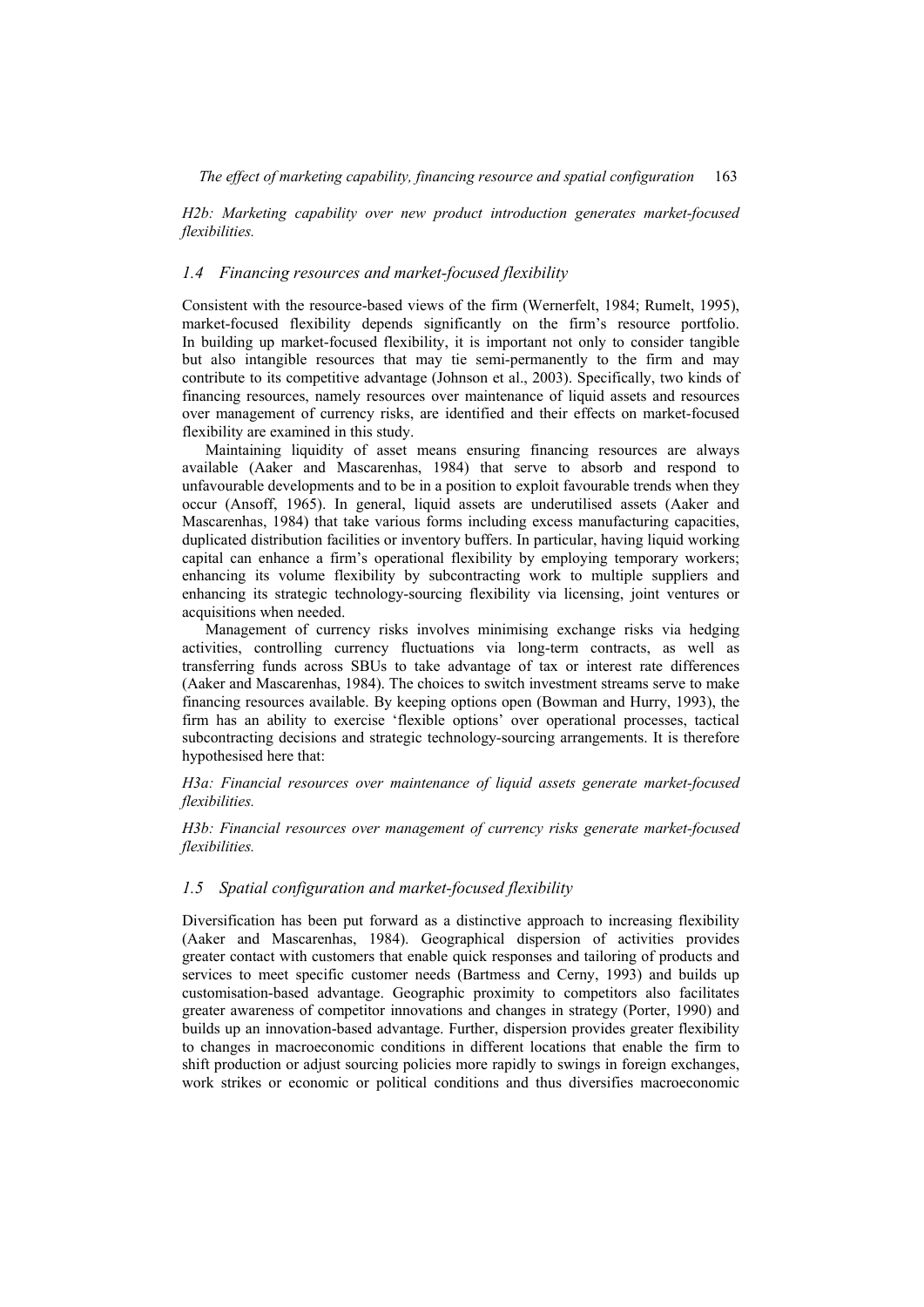risks (Craig and Douglas, 2000). Generally speaking, a firm's competitive position in world markets depends in part on the geographic scope of its operation, i.e. the broadness of its spatial configuration (Hamel and Prahalad, 1994). Specifically, a dispersed pattern of *primary production activities* reduces dependency on a single-supply location, and enables multiple sourcing meaning shifting production to the most cost-effective locations to counter fluctuations in currency movements, labour unrest or political changes (Kogut and Kulatilaka, 1994). In addition, a dispersed pattern of *secondary support activities* enables adaptation of firm-specific skills to specific markets, and transfers location-specific capabilities across borders that build up competitive advantage over local competitors (Craig and Douglas, 2000). It is thus hypothesised in this study that:

*H4a: Dispersed primary activities generate market-focused flexibilities.* 

*H4b: Dispersed secondary activities generate market-focused flexibilities.* 

# **2 Research methodology**

# *2.1 The sample*

The present study defined its population as manufacturing firms that have production facilities set up in China, and that sell its outputs to overseas countries. This study used the membership directories of manufacturers as its sampling frame. From these directories, a systematic random sample of 300 firms was drawn. Each firm was contacted by mail to solicit their cooperation in participating in this study. Out of the 300 randomly selected exporters, 280 firms indicated their willingness to participate in this study. A copy of the survey instrument was provided via personal delivery to each of the 280 exporting firms that indicated their willingness to participate in the study. Each respondent firm was asked to provide information on one specific export venture they had in the last three years. This method, which asked respondents to choose one case within a specific period of time, was used by Madsen (1989), and this approach helped to exclude ad hoc export activities from the study. This approach is also a popular method used in the new product development research studies (see e.g. Brown and Eisenhardt, 1995 for an overview). Out of the 280 exporting firms that agreed to complete the questionnaire, a final total of 111 exporting firms fully completed the questionnaires resulting in a response rate of 39.6%. The response rate is comparable to the rates reported in other studies involving exporting firms (e.g. Cavusgil and Nevin, 1981; Axinn, 1988; Kaynak and Kuan, 1993; Moini, 1995).

In order to determine whether the characteristics of the respondents differ from those of 'non-respondents', a sample of 50 non-respondents was contacted by phone to obtain the structural characteristics of their firms and reasons for their refusal to complete this survey. Eighteen firms explained that they could not participate in this survey because either (a) they had stopped exporting, or (b) they had not started exporting activities. None of the respondents reported difficulty in understanding or completing the instrument as a factor. This procedure generated 32 responses. Furthermore, the analysis of data (at the 5% significance level) showed that the characteristics of non-respondents concerning firm size, total company sales turnover, international experience, number and type of export markets did not differ significantly from those of respondents. Table 1 presents the general profile of respondents relevant to the current study.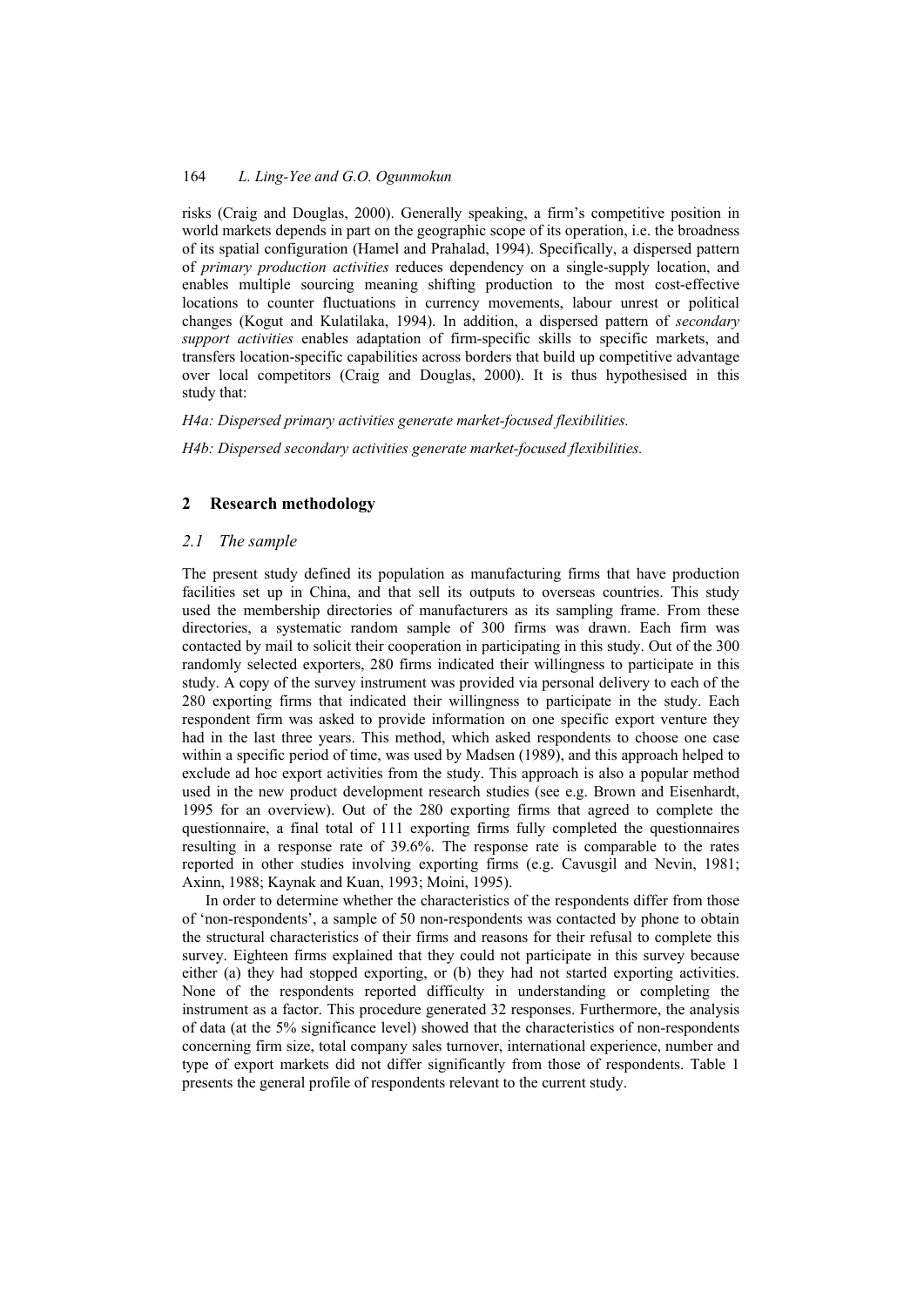| Number of full-time employees              | $\boldsymbol{N}$ | $\%$  |
|--------------------------------------------|------------------|-------|
| Less than 100                              | 15               | 13.5  |
| 100-400                                    | 25               | 22.5  |
| 401-999                                    | 29               | 26.2  |
| 1000-3000                                  | 42               | 37.8  |
| Total                                      | 111              | 100.0 |
| Annual sales turnover                      |                  |       |
| Under US\$ 1 million                       | $\tau$           | 6.4   |
| US\$ 1-5 million                           | 26               | 23.4  |
| US\$ 5-10 million                          | 26               | 23.4  |
| US\$ 10-15 million                         | 13               | 11.7  |
| Over US\$ 15 million                       | 39               | 35.1  |
| Total                                      | 111              | 100.0 |
| Number of foreign markets                  |                  |       |
| Only 1 country                             | 11               | 9.9   |
| 2-3 countries                              | 36               | 32.4  |
| 4-6 countries                              | 31               | 27.9  |
| $7-10$ countries                           | 18               | 16.2  |
| Over 10 countries                          | 15               | 13.5  |
| Total                                      | 111              | 100.0 |
| Years of international experience          |                  |       |
| Up to 5 years                              | 27               | 33.3  |
| $6 - 10$ years                             | 32               | 28.8  |
| $11-15$ years                              | 22               | 19.8  |
| $16 - 20$ years                            | 10               | 9.0   |
| Over 20 years                              | 10               | 9.0   |
| Total                                      | 111              | 100.0 |
| Kind of ownership structure                |                  |       |
| Private enterprises under domestic funding | 30               | 27    |
| Private enterprises with foreign funding   | 22               | 20    |
| State-owned enterprises                    | 59               | 53    |
| Total                                      | 111              | 100   |

Table 1 General profile of the respondent exporters

In China, small- and medium-sized businesses are defined differently and have up to 450 and 3000 employees compared to 99 and 499 (OECD, 1994). The present sample comprised mainly of small- and medium-sized firms in which 64% of the respondent firms employed over 400 but less than 3000 full-time employees. The majority (70.2%) of firms had an annual sales turn over record of over US\$ 4.99 million. All the firms had at least five years of international experience. Approximately two-thirds (66.7%) of the firms had over five years of international experience. Besides, slightly over half (53%) of firms used in this study were state-owned enterprises, while the non-state-owned business firms accounted for nearly a half (47%) of the firms used in this study.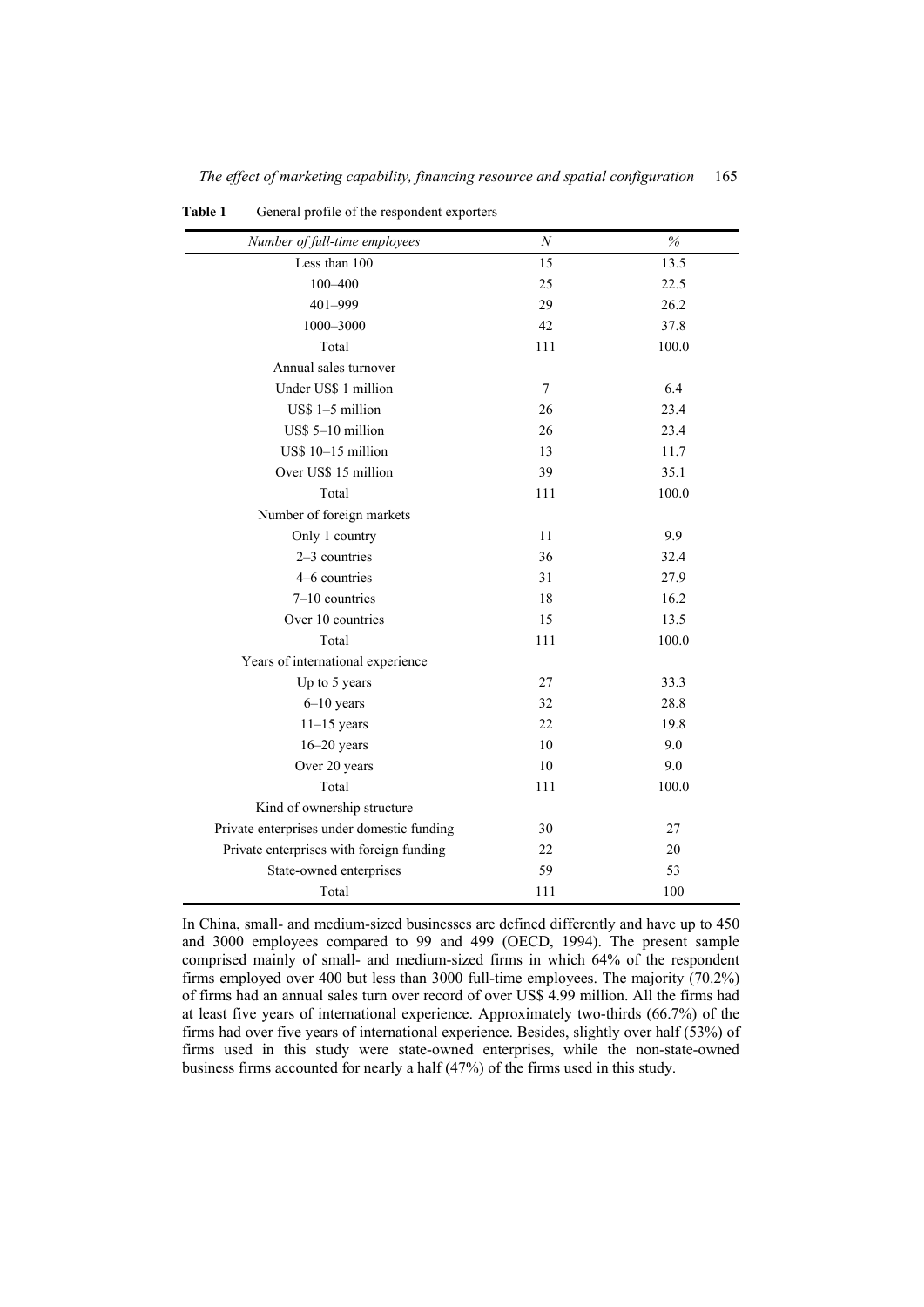### *2.2 Instrument development*

This is a survey study. The survey instrument was developed out of a comprehensive review of the flexibility and export performance literatures. It takes the form of a structured questionnaire that was translated from its original English version into its Chinese version. To avoid the problem of an overly literal word-for-word type of translation, the Chinese questionnaire was forwarded for comment to several academic researchers who are familiar with not only the international marketing literature but also the business environment in mainland China. The feedback obtained from these researchers was used to improve the questionnaire before pre-testing. Further, the questionnaire was pre-tested. Twenty exporting firms in China were used for pre-testing the questionnaire through personal interviews. During the pre-test, respondents were asked to complete the questionnaire and indicate any difficulties they experienced and to offer suggestions for improvement. This second step ensured that ambiguity and confusion of wording was minimised.

# **3 Statistical analyses**

The statistical analysis was divided into two stages. First, separate exploratory factor analyses were performed to identify the underlying dimensions of market-focused flexibilities, marketing capabilities, financing resources, spatial configurations, export performance and competitive advantages. Next, two multiple regression analyses were performed to explore variations over the influence of the predictor variables on marketfocused flexibility on the one hand, and the influence of market-focused flexibility on export performance and competitive advantage on the other hand.

## *3.1 Factor analysis results*

In order to reduce the data pertaining to the independent and dependent variables, five factor analyses were carried out (see Tables 2–4 for factor analyses results). With respect to the key construct of interest in this study, i.e. market-focused flexibility, a three-factor solution that explained 58.71% of the cumulated variances was adopted.

# **Table 2** Factor analysis and reliability test of the key construct: market-focused flexibility

| Factor-based measurement scales for dependent variables:<br>market-focused flexibility                  | Loadings |
|---------------------------------------------------------------------------------------------------------|----------|
| <b>Factor 1: Operational Process flexibility</b>                                                        |          |
| The firm has an extremely strong flexibility to provide quick responses in<br>service levels.           | .73      |
| The firm has an extremely strong flexibility to provide quick responses in<br>container movement.       | .65      |
| The firm's skilled labour has an extremely strong flexibility to handle an increased<br>work range.     | .63      |
| The firm has an extremely strong flexibility to produce small batches of a wide variety<br>of products. | .61      |
| The firm has an extremely strong flexibility to share data with suppliers/distributors.                 | .60      |
| Eigenvalue: 2.89, Percentage of variance explained: 28.85%,<br>Alpha: $.67$                             |          |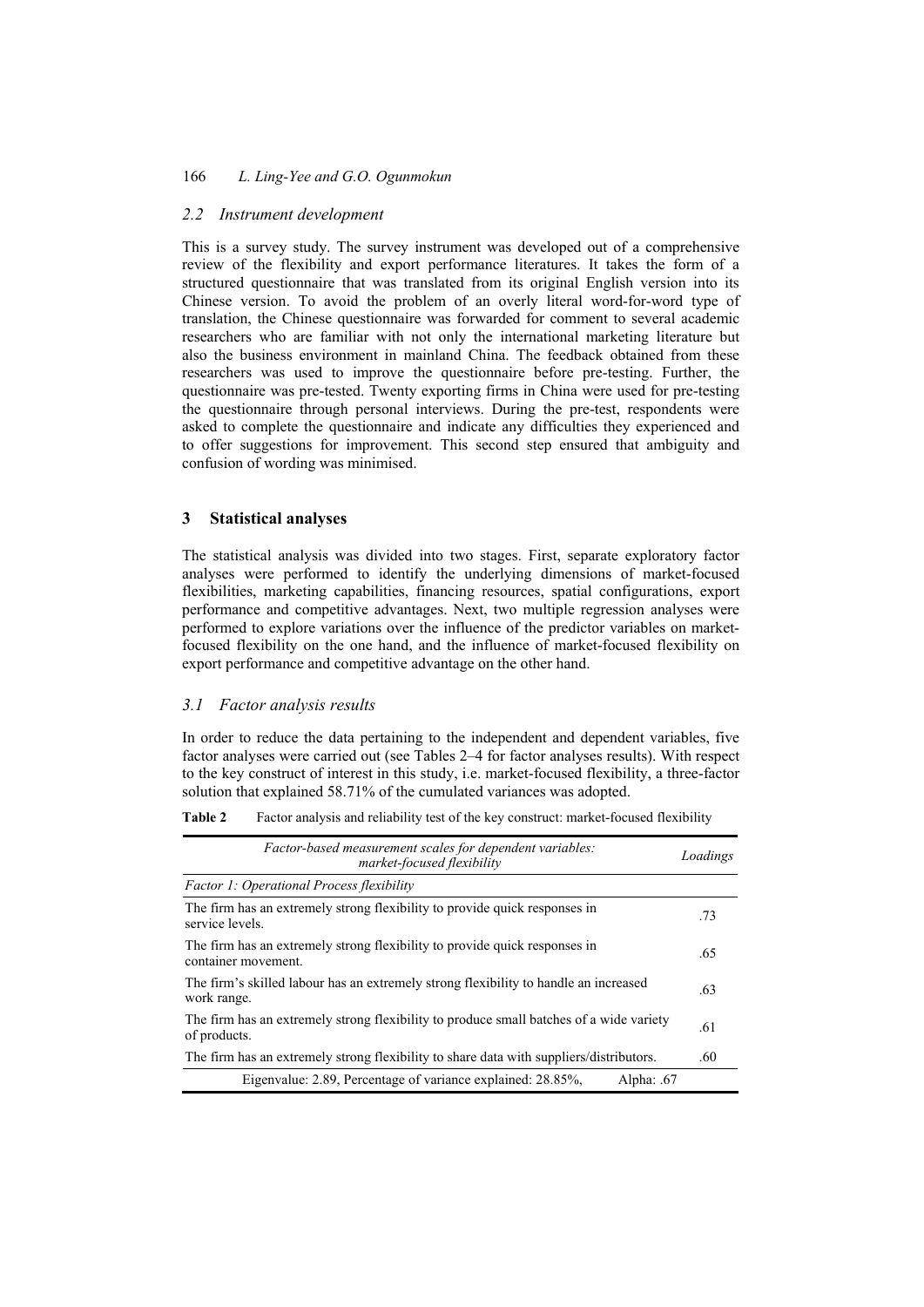#### **Table 2** Factor analysis and reliability test of the key construct: market-focused flexibility (continued)

| Factor-based measurement scales for dependent variables:<br>market-focused flexibility                                                                                 | Loadings |
|------------------------------------------------------------------------------------------------------------------------------------------------------------------------|----------|
| Factor 2: Strategic technology sourcing flexibility                                                                                                                    |          |
| The firm has an extremely strong flexibility to acquire other companies to gain access<br>to new technology.                                                           | .82      |
| The firm has an extremely strong flexibility to contract out a large portion of its R&D.                                                                               | .75      |
| The firm has an extremely strong flexibility to use licensing agreements to gain access<br>to new technology.                                                          | .74      |
| Eigenvalue: 1.59, Percentage of variance explained: 15.90%,<br>Alpha: .72                                                                                              |          |
| Factor 3: Volume flexibility via subcontracting                                                                                                                        |          |
| The firm has an extremely strong flexibility to subcontract the production of its<br>component parts.                                                                  | .92      |
| The firm has an extremely strong flexibility to subcontract the production of its<br>overflow work.                                                                    | .85      |
| Eigenvalue: 1.40, Percentage of variance explained: 13.96%,<br>Alpha: .81                                                                                              |          |
| Notes:<br>Operational, strategic and tactical flexibilities are measured on a 5-item Likert<br>scale with $1 = \text{very}$ inflexible and $5 = \text{very}$ flexible. |          |
| <b>Table 3</b><br>Factor analysis and reliability test of independent variables                                                                                        |          |
| Factor-based measurement scales for Independent variables:<br>marketing capabilities                                                                                   | Loadings |
| Factor 1: Marketing capability in new product introduction                                                                                                             |          |
| The organisation's marketing managers can introduce new products extremely easily.                                                                                     | .93      |
| The organisation's marketing managers can introduce new upgrades to existing<br>products extremely easily.                                                             | .91      |
| Eigenvalue: 2.87, Percentage of variance explained: 57.38%,<br>Alpha: .88                                                                                              |          |
| Factor 2: Marketing Capability in information gathering                                                                                                                |          |
| The organisation's marketing managers can do market research studies extremely<br>easily.                                                                              | .84      |
| The organisation's marketing managers can collect foreign distributors' feedback<br>extremely easily.                                                                  | .82      |
| The organisation's marketing managers can assess systematically market growth<br>extremely easily.                                                                     | .64      |
| Eigenvalue: 1.01, Percentage of variance explained: 19.87%,<br>Alpha: $.73$                                                                                            |          |
| Factor-based measurement scales for independent variables: financing resources                                                                                         |          |
| Factor 1: Financing resources over handling working capital                                                                                                            |          |
| The organisation's financial managers can adjust timing of payments extremely easily.                                                                                  | .88      |
| The organisation's financial managers can adjust timing of receipts extremely easily.                                                                                  | .85      |
| The organisation's financial managers can raise long-term funds extremely easily.                                                                                      | .67      |
| Eigenvalue: 2.45, Percentage of variance explained: 34.95%,<br>Alpha: .74                                                                                              |          |
| Factor 2: Financing resources over currency risk management                                                                                                            |          |
| The organisation's financial managers can minimise foreign exchange risks by hedging<br>in currency options and future contracts extremely easily.                     | .78      |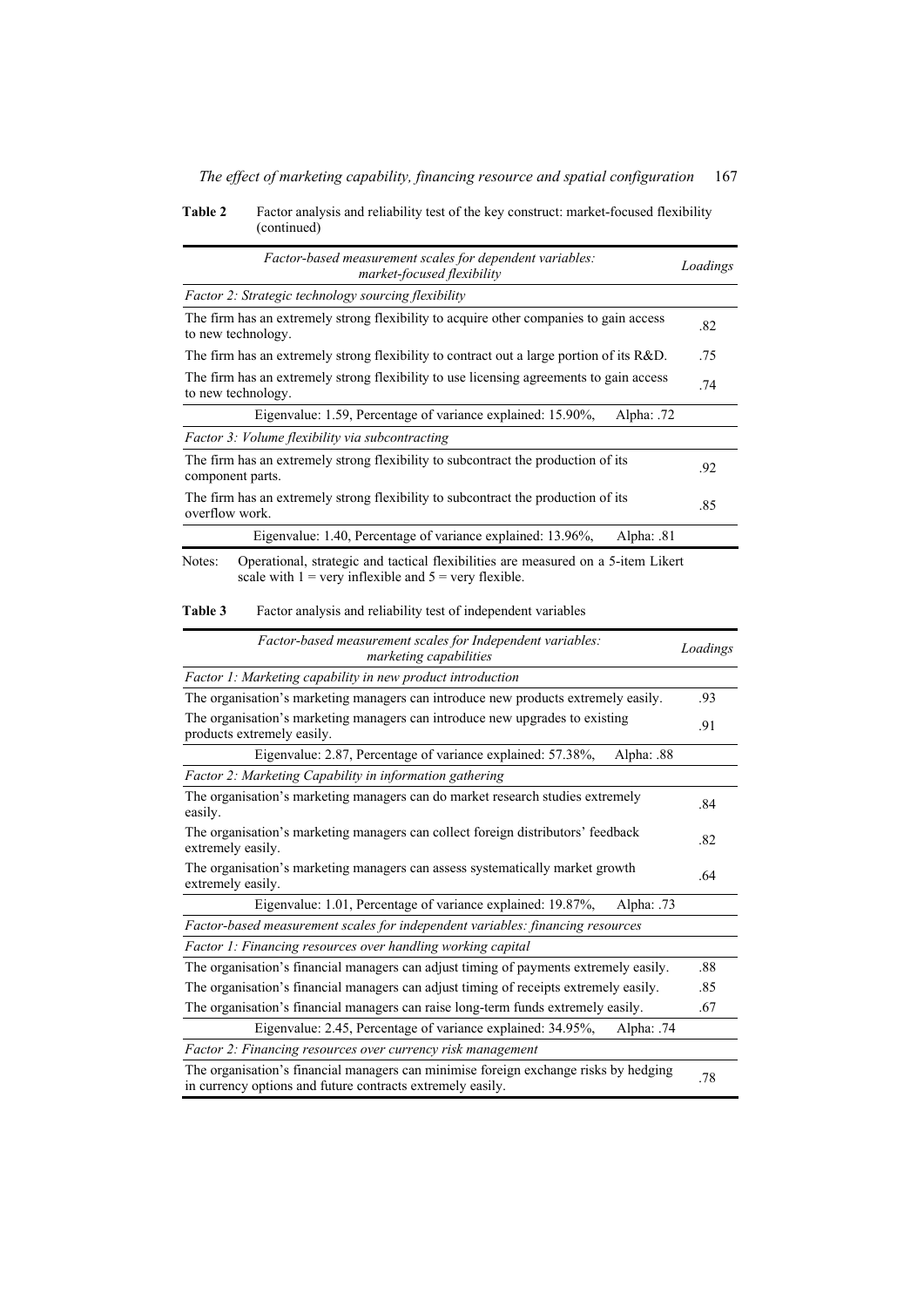**Table 3** Factor analysis and reliability test of independent variables (continued)

| Factor-based measurement scales for Independent variables:<br>marketing capabilities                                                                               | Loadings |
|--------------------------------------------------------------------------------------------------------------------------------------------------------------------|----------|
| The organisation's financial managers can transfer capital to different markets to take<br>advantage of tax and interest rate differences extremely easily.        | .71      |
| The organisation's financial managers can control currency fluctuation by negotiating<br>contracts in home country's currency extremely easily.                    | .67      |
| The organisation's financial managers can enter into long-term contracts with<br>international freight forwarders to gain transportation savings extremely easily. | .52      |
| Eigenvalue: 1.46, Percentage of variance explained: 20.83%,<br>Alpha: $.61$                                                                                        |          |
| Factor-based measurement scales for independent variables: spatial configuration                                                                                   |          |
| Factor 1: Spatial configuration resources in dispersing secondary activities                                                                                       |          |
| The organisation carried out its transportation activities in a diverse number of<br>countries.                                                                    | .88      |
| The organisation carried out its business negotiation activities in a diverse number of<br>countries.                                                              | .88      |
| The organisation carried out its market research activities in a diverse number of<br>countries.                                                                   | .84      |
| The organisation carried out its marketing activities in a diverse number of countries.                                                                            | .83      |
| The organisation carried out its documentation activities in a diverse number of<br>countries.                                                                     | .76      |
| The organisation carried out it after sales service activities in a diverse number of<br>countries.                                                                | .72      |
| The organisation carried out its merchandising activities in a diverse number of<br>countries.                                                                     | .68      |
| The organisation carried out its trade financing activities in a diverse number of<br>countries.                                                                   | .66      |
| The organisation carried out its materials procurement activities in a diverse number of<br>countries.                                                             | .62      |
| The organisation carried out its warehousing activities in a diverse number of<br>countries.                                                                       | .62      |
| The organisation carried out its quality control testing activities in a diverse number of<br>countries.                                                           | .61      |
| Eigenvalue: 10.42, Percentage of variance explained: 57.86%,<br>Alpha: .94                                                                                         |          |
| Factor 2: Spatial configuration resources in dispersing primary activities                                                                                         |          |
| The organisation carried out its product design activities in a diverse number of<br>countries.                                                                    | .88      |
| The organisation carried out its packaging activities in a diverse number of countries.                                                                            | .85      |
| The organisation carried out its $R&D$ activities in a diverse number of countries.                                                                                | .85      |
| The organisation carried out its sample-making/prototyping activities in a diverse<br>number of countries.                                                         | .83      |
| The organisation carried out its manufacturing activities in a diverse number of<br>countries.                                                                     | .82      |
| The organisation carried out it controlling headquarter activities in a diverse number of<br>countries.                                                            | .79      |
| The organisation carried out its assembling/processing activities in a diverse number of<br>countries.                                                             | .67      |
| Eigenvalue: 2.30, Percentage of variance explained: 12.80%,<br>Alpha: .92                                                                                          |          |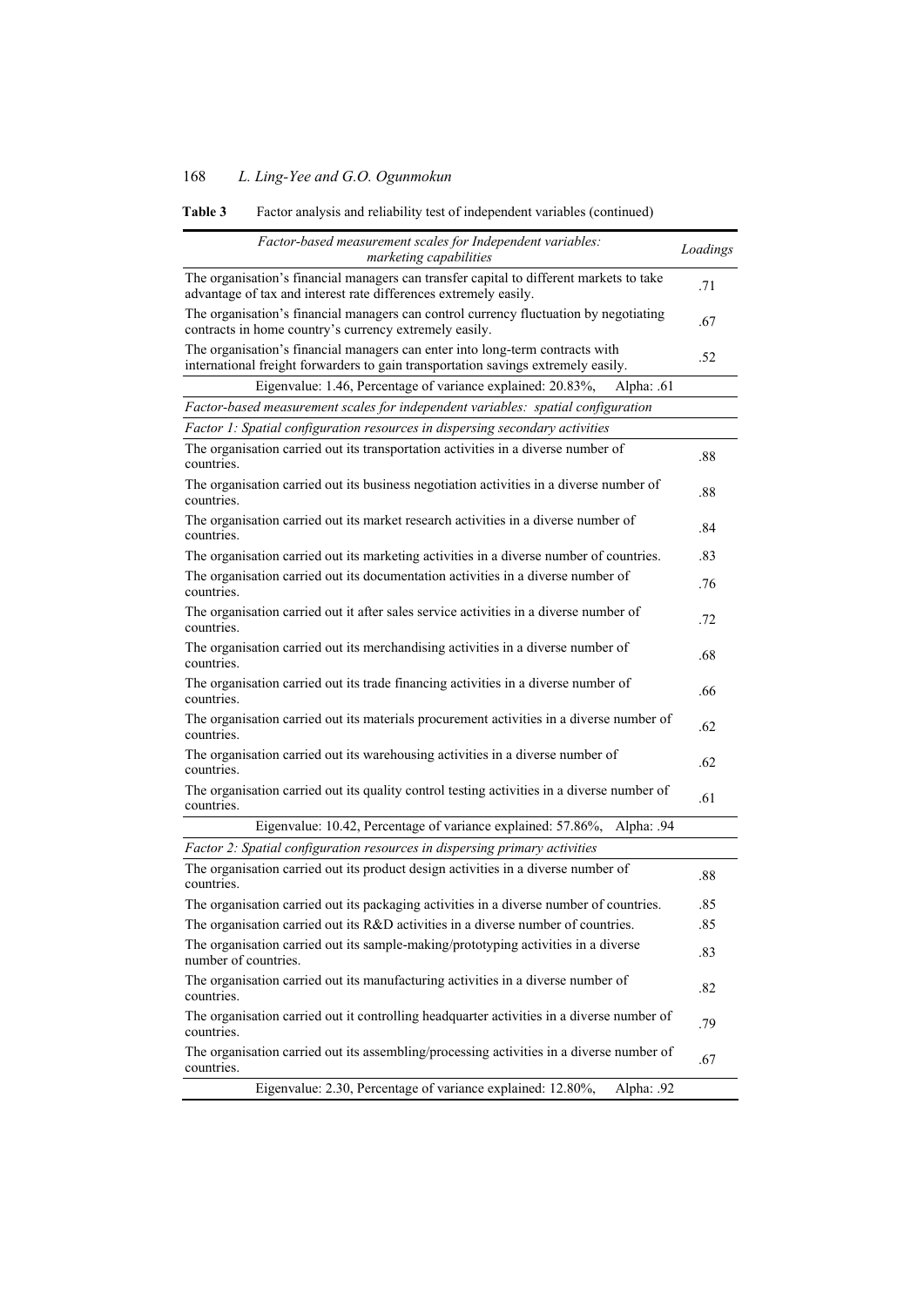**Table 4** Factor analysis and reliability test of dependent variables

| Factor-based measurement scales for dependent variables:<br>competitive advantage and performance                                                                                                                                                           | Loadings                 |
|-------------------------------------------------------------------------------------------------------------------------------------------------------------------------------------------------------------------------------------------------------------|--------------------------|
| Factor 1: Achievement of top management's objectives over sales growth                                                                                                                                                                                      |                          |
| The export venture has far exceeded top management's expected sales growth<br>objectives.<br>The export venture has far exceeded top management's expected market penetration                                                                               | .87<br>.85<br>.76        |
| objectives.<br>The export venture has far exceeded top management's expected image enhancement<br>objectives.                                                                                                                                               | .73                      |
| The export venture has achieved much better sales volume than its major competitors.                                                                                                                                                                        |                          |
| Eigenvalue: 3.44, Percentage of variance explained: 26.45%,<br>Alpha: $.85$                                                                                                                                                                                 |                          |
| Factor 2: Low-cost advantage                                                                                                                                                                                                                                |                          |
| We compete by taking ownership over suppliers.<br>We compete by pricing at the below-average-market-price level.<br>We compete by taking ownership over distributors.                                                                                       | .90<br>.88<br>.88        |
| Eigenvalue: 2.91, Percentage of variance explained: 22.38%,<br>Alpha: .88                                                                                                                                                                                   |                          |
| Factor 3: High-differentiation advantage                                                                                                                                                                                                                    |                          |
| We compete by delivering high product quality for a comparable price.<br>We compete by designing R&D based unique products.<br>We compete by promoting superior after-sales services and support.<br>We compete by charging higher prices for our products. | .85<br>.78<br>.70<br>.60 |
| Eigenvalue: 1.83, Percentage of variance explained: 14.05%,<br>Alpha: $.77$                                                                                                                                                                                 |                          |
| Factor 4: Achievement of top management's objectives over profitability                                                                                                                                                                                     |                          |
| The export venture has achieved much better profitability than its major competitors.                                                                                                                                                                       | .89                      |
| The export venture has far exceeded top management's expected profit objectives.                                                                                                                                                                            | .79                      |
| Eigenvalue: 1.19, Percentage of variance explained: 9.14%,<br>Alpha: $.72$                                                                                                                                                                                  |                          |

Factor one is comprised of five items pertaining to *operational process flexibility* that accounted for 28.85% of variances explained. This factor refers to the firm's ability to provide quick responses to changes in specific export venture markets in the forms of adjustments over service levels, container movements, work ranges, small-batch processing and data-sharing with suppliers/distributors. Factor two consisted of three items pertaining to *strategic technology-sourcing flexibility* that accounted for 15.9% of the explained variances. This factor refers to the firm's ability to gain access to the needed new technologies for specific export venture markets via very different partnership arrangements including company acquisitions, contracting-out and licensing arrangements. Factor three involved two items pertaining to *volume flexibility via subcontracting* that explained for 13.96% of the total variances. This third factor refers to the firm's ability to subcontract its production of component parts and overflow work to multiple suppliers in responses to changes in specific export venture markets.

Regarding marketing capability as a kind of predictor variable of market-focused flexibility, a two-factor solution that explained 77.25% of the total variance was adopted. Factor one is comprised of two items relating to *marketing capability in new product introduction* that explained 57% of the variance. This factor refers to marketing managers' ability to introduce new products and upgrades of existing products to specific export venture markets. Factor two captured three items reflecting *marketing capability*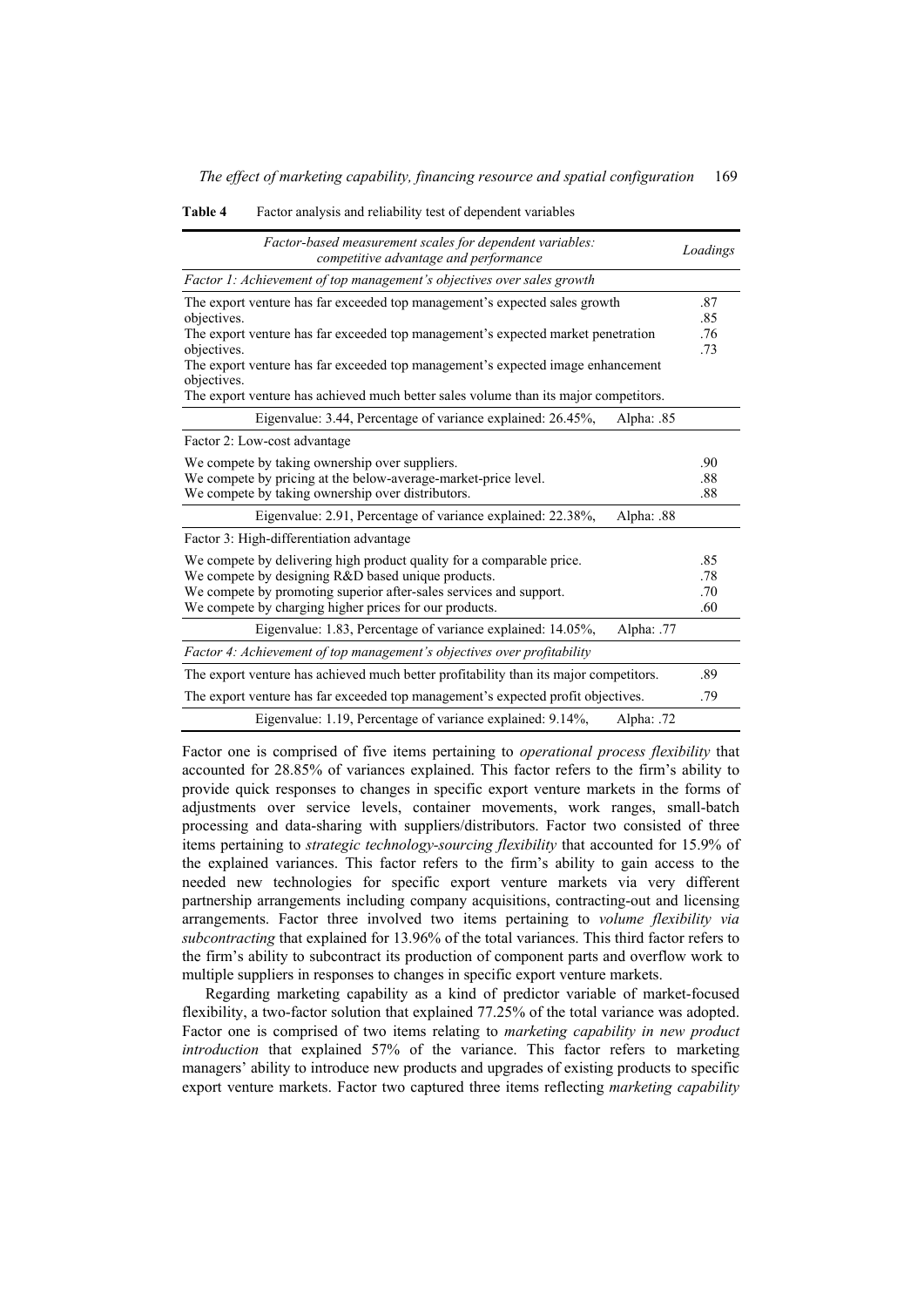*in information gathering* that accounted for 19.87% of the total variance. This latter factor refers to marketing managers' ability to do market research, collect foreign distributors' feedback and assess market growth when marketing to specific export venture markets.

Regarding financing resources as a kind of predictor variable of market-focused flexibility, a two-factor solution that explained 55.78% of the total variance was adopted. Factor one captured three items reflecting *financing resources over handling working capital* that accounted for 34.95% of the total variance. The factor refers to resource acquisition through financial managers' adjustment over timing of payments and receipts as well as long-term fund raising, when marketing to specific export venture markets. Factor two is consisted of four items pertaining to *financing resources over currency risk management* that explained 20.83% of the total variance. This factor refers to resource acquisition through financial managers' use of financial instruments, freight contracts and cross-border fund transfer, when marketing to specific export venture markets.

Regarding spatial activity configuration as a kind of predictor variable of marketfocused flexibility, a two-factor solution that explained 70.66% of the total variance was adopted. Factor one captured 11 items reflecting *a dispersed pattern of secondary support activities* that accounted for 57.86% of the total variance. The factor refers to a firm's geographical dispersion of secondary activities with transportation, business negotiation, marketing, market research, after-sales services etc. located in many countries. Factor two is composed of seven items pertaining to *a dispersed pattern of primary production activities* that accounted for 12.8% of the total variances explained. This latter factor refers to a firm's geographical dispersion of primary activities with product design, R&D, sample-making, manufacturing, packaging, assembling and headquarter controlling activities located in many countries.

Concerning export performance and competitive advantage as dependent variables, a four-factor solution that accounted for 72.02% of the variances was adopted. Factor one is composed of four items pertaining to achievement of growth objectives (like growth, market penetration and volume) that accounted for 26.45% of the variance. Factor two consisted of three items pertaining to low-cost advantages (like competitively more efficient operations as a result of taking ownership over suppliers and distributors, charging below-market-average prices) that accounted for 22.38% of the variance. Factor three involved four items pertaining to high-differentiation advantages (like competitively better quality, uniqueness, services and charging high prices) that explained 14.05% of the variance. Factor four covered three items pertaining to the achievement of profitability objectives (like competitively more profitable and far exceeding expected profit) that explained 9.14% of the total variance.

Next, a separate reliability analysis was performed for each of the factor-based scales. As shown in Tables 2–4 with the exception of 'operational process flexibility' and 'financing resources over currency risk management' the coefficient alpha of all the remaining factor-based scales was above 0.70 indicating satisfactory internal consistency (Hair et al., 2000). Furthermore, Table 5 shows the zero-order correlations among the constructs and provides a general picture of their interrelationships. The confidence interval around the correlation estimate between any two constructs never includes 1.0 that indicates that there is discriminant validity in the factor-based scales.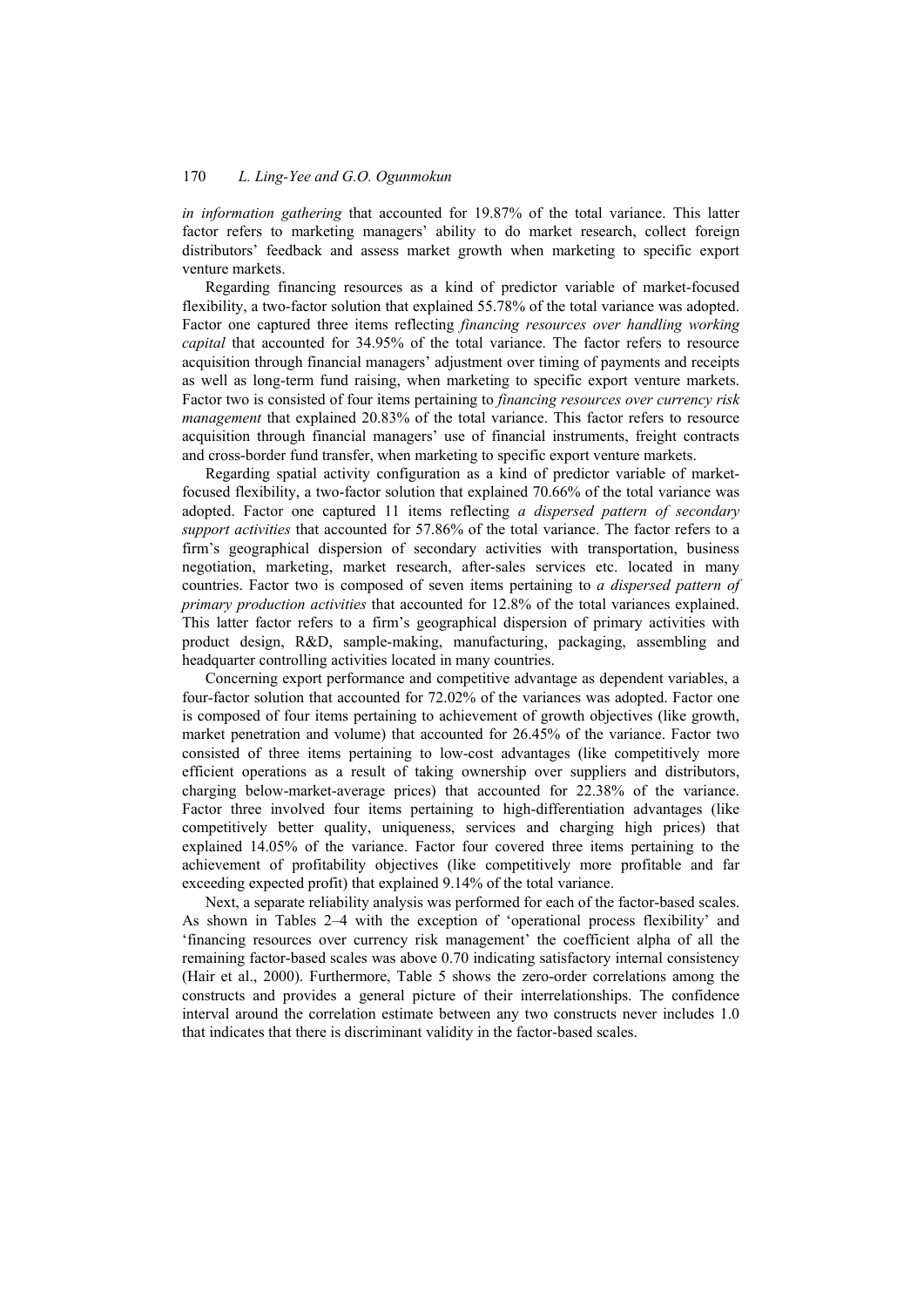| Construct                                                                                      |                           | $_{\rm X}$     | $\mathbb{R}$   | $\mathbb{X}$        | X <sub>4</sub> | X <sub>2</sub>  | $\aleph$      | X               | $\mathbb{X}^8$ | $\mathbb{R}$    | N10            | XΠ       | X <sub>12</sub> |
|------------------------------------------------------------------------------------------------|---------------------------|----------------|----------------|---------------------|----------------|-----------------|---------------|-----------------|----------------|-----------------|----------------|----------|-----------------|
| Marketing Capability in new product introduction                                               |                           |                |                |                     |                |                 |               |                 |                |                 |                |          |                 |
| Marketing Capability in information gathering                                                  | $\boldsymbol{\mathsf{X}}$ | $** 0.5$       |                |                     |                |                 |               |                 |                |                 |                |          |                 |
| Financing resources over handling working capital                                              | $\boldsymbol{\Sigma}$     |                | 07             |                     |                |                 |               |                 |                |                 |                |          |                 |
| Financing resources over currency risk management                                              | X <sub>4</sub>            |                |                | $25 *$              |                |                 |               |                 |                |                 |                |          |                 |
| secondary activities<br>Spatial configuration in dispersing                                    | X5                        |                | $\overline{c}$ | $30 *$              | $24 *$         |                 |               |                 |                |                 |                |          |                 |
| primary activities<br>Spatial configuration in dispersing                                      | <b>X6</b>                 | <u>୍</u> ଚ     | $\overline{.}$ | $.28**$             | $32**$         | $** 67$         |               |                 |                |                 |                |          |                 |
| Operational Process flexibility                                                                | X7                        | $-03$          | $25 *$         | $-0$                | $\ddot{1}$     |                 | S             |                 |                |                 |                |          |                 |
| cibility<br>Strategic technology sourcing flexi                                                | $_{\rm X8}$               | $\vec{=}$      | $.36**$        | $\ddot{\mathrm{6}}$ | $22 *$         | $-02$           | Ξ             | $.22 *$         |                |                 |                |          |                 |
| Volume flexibility via subcontracting                                                          | $\chi$                    | $.25 *$        | .06            | $\vec{a}$           | $\frac{18}{1}$ | $30*$           | S             | $.25 *$         | $.22 *$        |                 |                |          |                 |
| Achievement of sales objectives                                                                | $\overline{X}10$          | $\overline{4}$ | $.21 *$        | $-0$                | $\ddot{5}$     | $-0$            | $-03$         | $.35***$        | $25 *$         | $-04$           |                |          |                 |
| Achievement of profit objectives                                                               | $\overline{X}$            | $.26**$        | $23**$         | Ξ                   | $-15$          | S               | $\frac{1}{i}$ | $\overline{08}$ | $\frac{6}{1}$  | $\overline{12}$ | $35**$         |          |                 |
| High-differentiation advantage                                                                 | X12                       | S.             |                | $\widetilde{5}$     | $25 *$         | $\overline{18}$ | $-16$         | $** 0.5$        | $\frac{1}{1}$  | $\overline{5}$  | $.28**$        | -01<br>- |                 |
| Low-cost advantage                                                                             | X <sub>13</sub>           | $-10$          | $21 *$         | $.22 *$             | $42**$         | $34**$          | $** 45$       | $\frac{6}{1}$   | $30**$         | $\overline{08}$ | $\overline{a}$ | $-24$ *  | $\overline{18}$ |
| Notes: * Correlation is significant at 0.05 level; ** correlation is significant at 0.01 level |                           |                |                |                     |                |                 |               |                 |                |                 |                |          |                 |

Table 5 Construct correlation matrix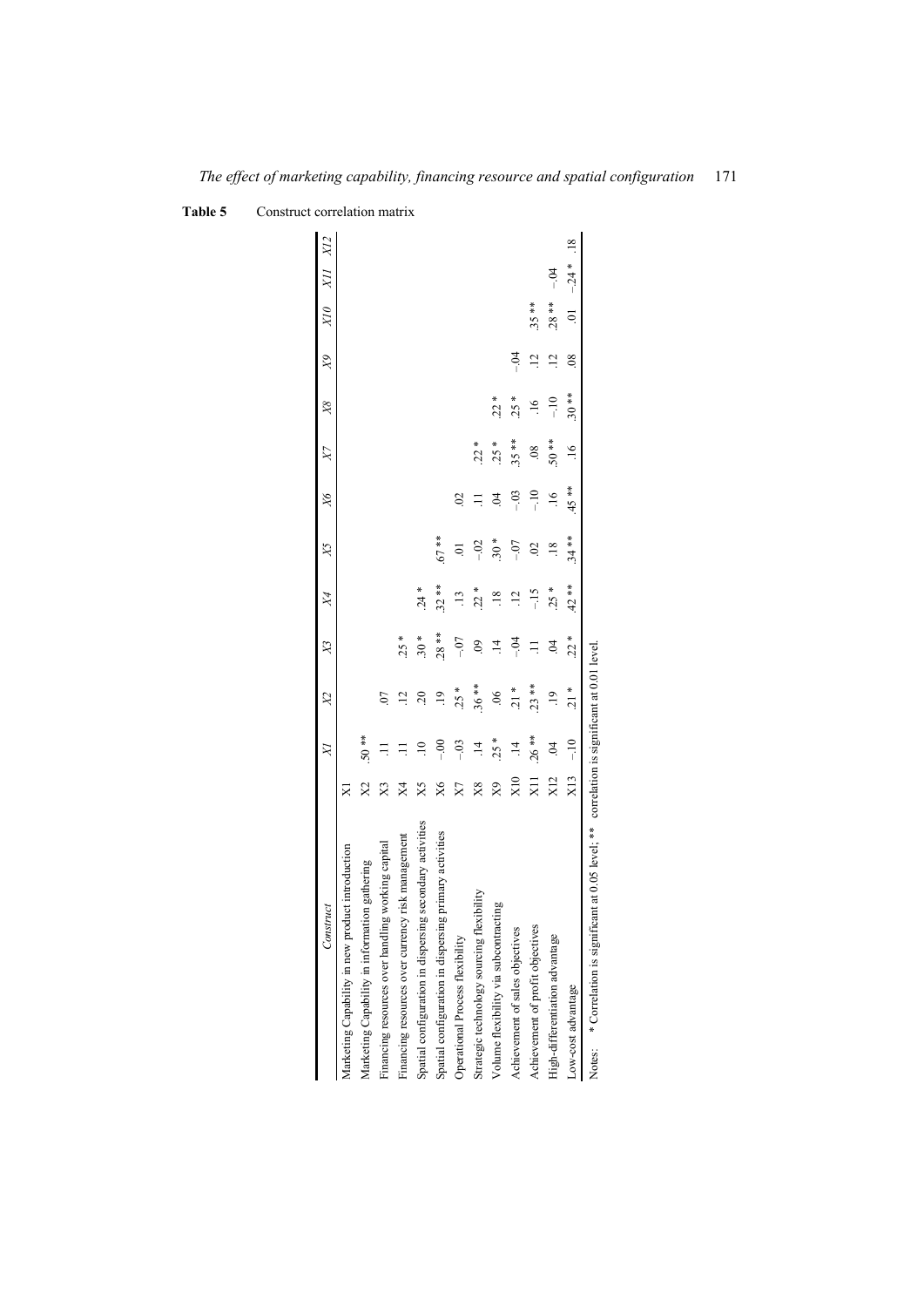# *3.2 Multiple regression analysis results*

In this study, regression analysis was utilised to assess the effect of marketing capabilities, financing resources and spatial configurations on market-focused flexibility. In addition, in order to control for the effect of objective resource factors on flexibility, and that of environmental uncertainty factors underlying the need for flexibility, variables such as the number of employees (Holzmuller and Kasper, 1991; Holzmuller and Stottinger, 1996), number of country markets served (Kaynak and Kuan, 1993; Diamantopoulos, 1998) and rate of product/service innovation in the related industries (Porter 1980; Porter, 1985), were entered as control variables into the regression equation before testing the hypotheses in the study. The direct effect of the firm's marketing capabilities, financing resources and spatial configurations on market-focused flexibility were confirmed (see Table 6). The independent variables together accounted for 22%, 24% and 21% of the variance on market-focused flexibility over operational process, strategic technology sourcing and tactical subcontracting decisions, respectively.

| Table 6 | Regression analysis of marketing capability, financing resources, and spatial |
|---------|-------------------------------------------------------------------------------|
|         | configuration on market-focused flexibilities                                 |

| Independent<br><i>Variables</i>                                          | Flexibility         | <b>Operational Process Strategic Technology</b><br>Sourcing Flexibility | Volume Flexibility<br>Via Subcontracting |
|--------------------------------------------------------------------------|---------------------|-------------------------------------------------------------------------|------------------------------------------|
| Independent variables:                                                   |                     |                                                                         |                                          |
| Marketing capability in new<br>product introduction                      | $.41**$             | $.33*$                                                                  | .04                                      |
| Marketing capability in<br>information gathering                         | $-.26$ <sup>#</sup> | .06                                                                     | .08                                      |
| Financing resources over<br>handling working capital                     | $-.09$              | $-.34#$                                                                 | .35#                                     |
| Financing resources over<br>currency risk management                     | .15                 | .18                                                                     | $-44*$                                   |
| Spatial configuration<br>resources in dispersing<br>secondary activities | $-.13$              | $.26$ $*$                                                               | .21                                      |
| Spatial configuration<br>resources in dispersing<br>primary activities   | $-.18$              | $.25$ <sup>#</sup>                                                      | $.30*$                                   |
| Control variables:                                                       |                     |                                                                         |                                          |
| Number of employees                                                      | $-.19$              | $-.08$                                                                  | .06                                      |
| Number of country markets                                                | .11                 | $-.11$                                                                  | $-.07$                                   |
| Environmental uncertainty<br>over innovation                             | $.30*$              | $-.33*$                                                                 | .11                                      |
| $R$ square                                                               | .35                 | .37                                                                     | .34                                      |
| Adjusted R square                                                        | .22                 | .24                                                                     | .21                                      |
| $F$ -change (sig.)                                                       | $2.54*$             | $4.12**$                                                                | $2.91*$                                  |
| N                                                                        | 111                 | 111                                                                     | 111                                      |

Notes: # Significant at 0.10 level; \* significant at 0.05 level; \*\* significant at  $0.01$  level.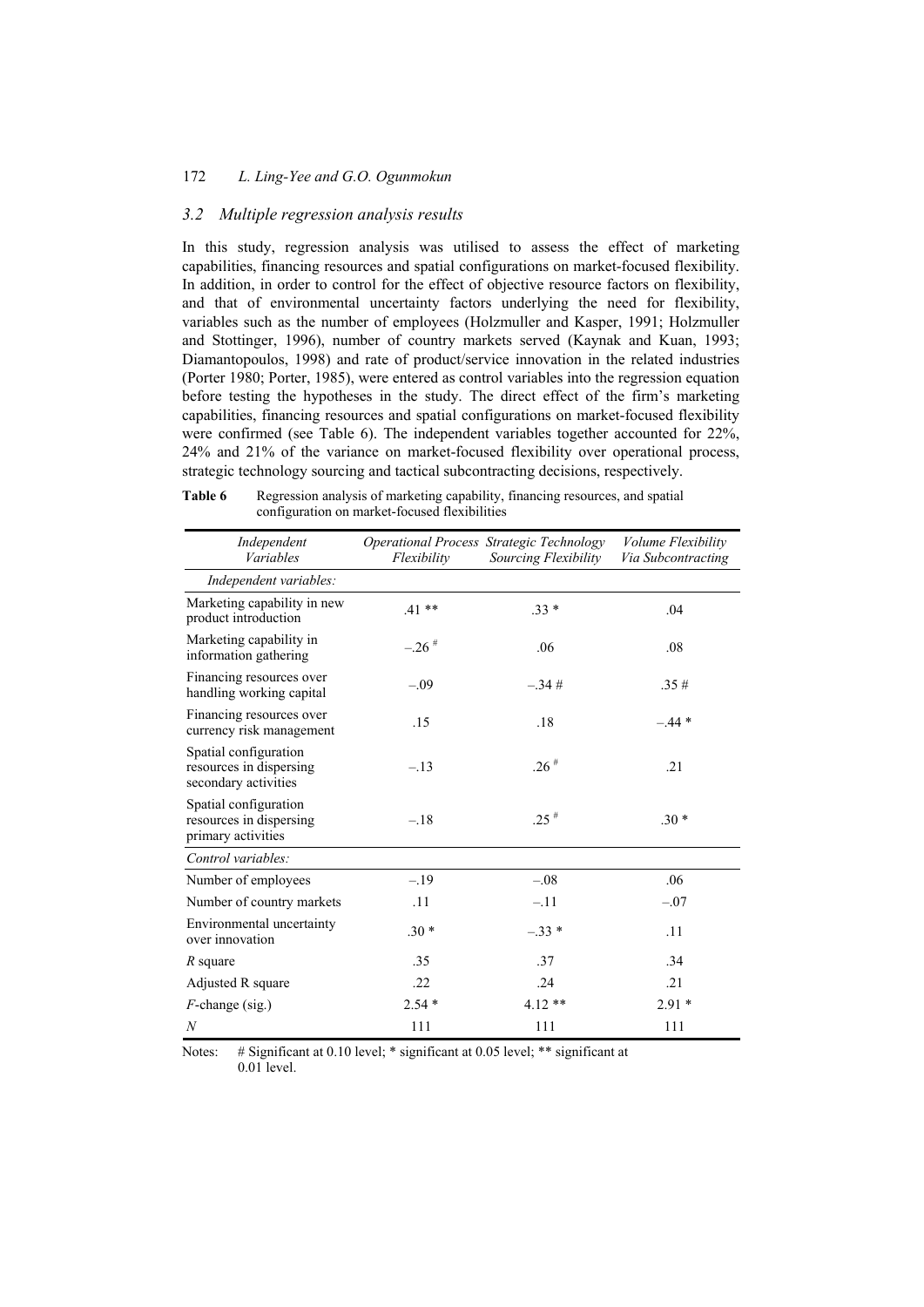Table 6 provides the estimation results of the predictor model of market-focused flexibility. The results provide support for hypothesis 2b: marketing capability, in the form of new product introduction generates market-focused flexibility over operational processes  $(.41, p < .01)$  and strategic technology-sourcing partnership arrangements  $(.33, 0.01)$  $p < .05$ ) in very significant ways. Surprisingly, in contrast to hypothesis 2a, marketing capability in the form of market information collection  $(-26, p < 1)$  is *negatively* related to operational process flexibility in a marginally significant way. This surprising finding can be explained by an appreciation of the inherent process of market information collection. By nature, global market sensing and market information gathering would provide multiple and often conflicting inputs (Day, 1994). In face of information dilemmas, whether flexible operations can be generated depends very much on synthesis and optimisation across multiple markets (Craig and Douglas, 2000). Conflicting information and evidences might hamper operational flexibility. Nonetheless, hypotheses 2a and 2b are not supported in that the current findings show no significant relationship between marketing capabilities and market-focused flexibility over tactical subcontracting decisions. As a whole, hypotheses 2a and 2b are partially supported.

The second set of hypotheses focuses on the effect of financing resources on marketfocused flexibility. Marginal support was found for hypothesis 3a: financing resource that was acquired through maintenance of liquidity of assets  $(.35, p < .1)$  generates market-focused flexibility over subcontracting decisions. Surprisingly, in contrast to hypothesis 3a, financing resource that was acquired through maintenance of liquidity of assets  $(-.34, p < .1)$  is *negatively* related to market-focused flexibility over strategic technology-sourcing decisions. A preference of maintaining liquidity of assets and resources calls for a reduction of specialised commitment in technological projects (Aaker and Mascarenhas, 1984). Seemingly, financial managers that acquire resources through maintenance of liquid assets may restrict the flexible options, in that the firm may not consider gaining access to new technologies through substantial investment options like company acquisition or alliance formation. Partial support is found for hypothesis 3a as a result. Another unexpected finding also emerged in that contrary to hypothesis 3b, a financing resource that was acquired through management of exchange risk  $(-.44, p < .05)$  is related to market-focused flexibility over subcontracting decisions in a *significant but negative* way. This unexpected finding can be explained via transaction cost analysis concepts. The downside risk and costs of contract manufacturing may offset the cost advantage of subcontracting work (Schilling and Steensma, 2001), since contract manufacturing may impose significant transaction costs upon a firm in terms of well-specified contracts and well-communicated product design, cost and quality requirements. Yet, hypotheses 3a and 3b are not supported in that the present results show no significant relationship between financing resources and marketfocused flexibility over operational processes. As a whole, hypotheses 3a and 3b are partially supported.

The fourth set of hypotheses focus on the effect of spatial configuration on marketfocused flexibility. The current findings support hypothesis 4b: a dispersed pattern of primary production activities generates market-focused flexibility over subcontracting decisions (.30,  $p < .05$ ) as well as strategic technology-sourcing decisions (.25,  $p < .1$ ). Furthermore, marginal support was found for hypothesis 4a in that a dispersed pattern of secondary support activities generates market-focused flexibility over strategic technology-sourcing decisions  $(.26, p < .1)$ . Yet, hypotheses 4a and 4b are not supported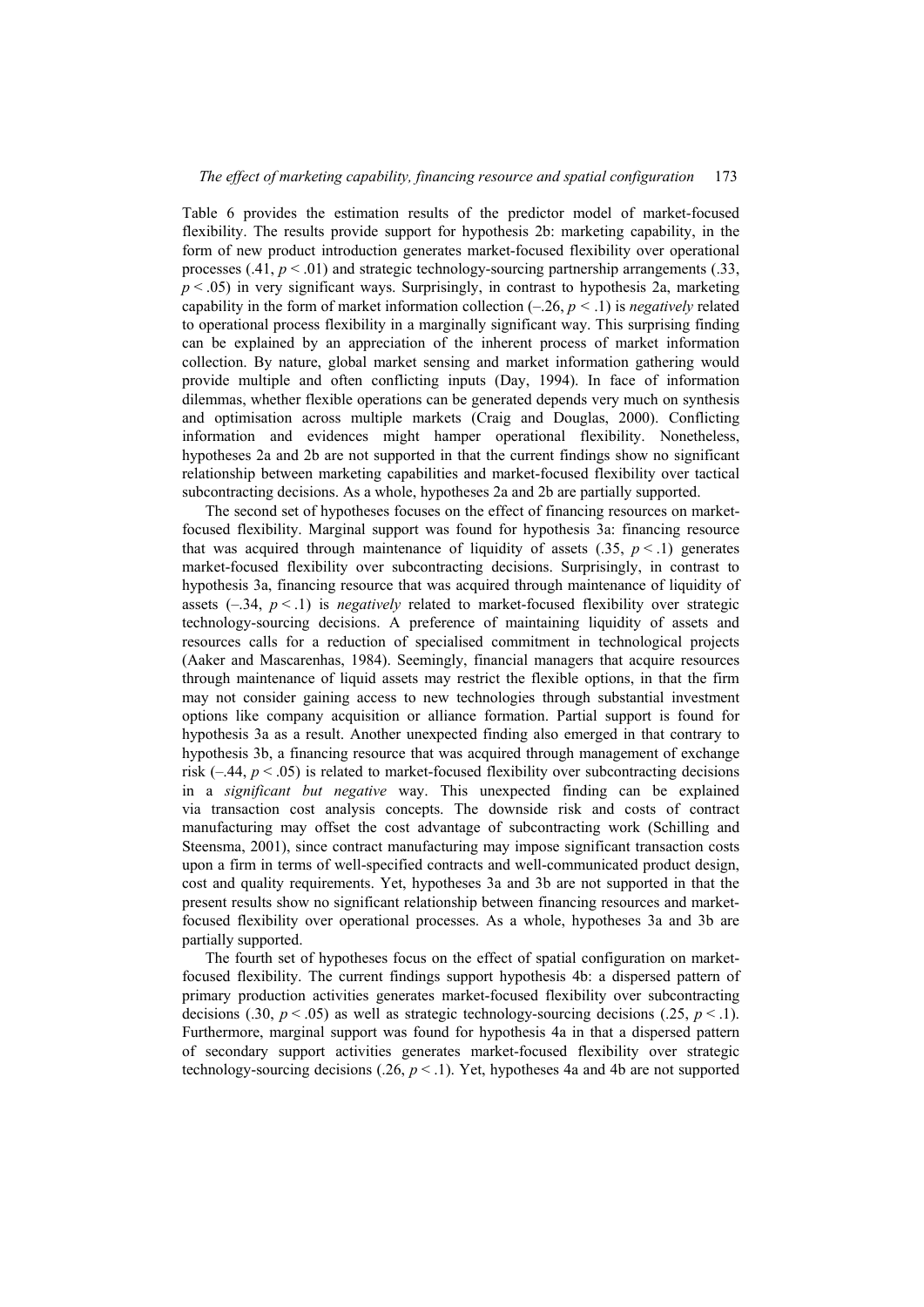as the current findings found no relationship between spatial configuration and marketfocused flexibility over operational processes. Partial support is consequently reported for hypotheses 4a and 4b.

With regard to the control variable of environmental uncertainty underlying the need for flexibility (.30,  $p < .05$ ), as reflected by rate of product/service innovation in the related industries (Porter, 1980; Porter, 1985), it is related to market-focused flexibility. The current finding gave support to Johnson et al.'s (2003) idea that in highly dynamic or turbulent environments, flexibility is very much needed. As market-focused flexibility equips the firm to anticipate how macro environmental effects play out in the firm's task environment, the proper alignment between the turbulence of environment and the level of flexibility might enhance the firm's performance (Johnson et al., 2003).

Multiple regression analysis was also utilised in this study to assess the effect of the firm's market-focused flexibility on its performance and competitive advantage in the corresponding markets. In order to control for the effect of market and environmental characteristics on export performance, export market's growth rates (Szymanski et al., 1993), competitive intensity and hostility (Naidu and Prasad, 1994; Li and Ogunmokun, 2000), threat from substitutes in the industry (Porter, 1990), environmental uncertainty as a result of diverse production methods (Porter, 1990) and export barrier changes (Rabino, 1980; Kaynak and Kuan, 1993) were entered as control variables into the regression equations before testing the hypotheses in this study. The direct effect of the firm's market-focused flexibility on export performance and competitive advantage was confirmed (see Table 7) and hypotheses 1a–1c were supported. The independent variables together accounted for 31% and 24% of the variance on export venture achievement over sales and profit objectives, respectively. Market-focused flexibility variables also explained 51% and 25% of the variance on export venture competitiveness in terms of high-differentiation and low-cost advantages, respectively.

Notably, it is shown that market-focused flexibility over operational processes has a very powerful positive influence on export sales performance  $(.35, p < .01)$  and export differentiation-based advantage  $(.31, p \le .000)$ . These current findings reinforced Grewal and Tansuhaj's (2001) results in that strategic flexibility has a very strong impact on the firm's performance. Furthermore, market-focused flexibility over strategic technologysourcing partnership arrangement has a very significant positive influence on export low-cost advantage  $(0.27, p \le 0.01)$ . Nonetheless, contrast to prior expectations, this study found that market-focused flexibility over strategic technology-sourcing partnership arrangement  $(-.23, p < .01)$  has a significant but negative impact on export differentiation-based advantage. This finding reinforced the contingency view (Steensma and Corley, 2000) that the influence of technology on technology-sourcing performance depends on its (flexible) partnership arrangements. Seemingly, whereas the use of licensing to gain access to a new technology with questionable values (Steensma and Corley, 2000) can improve operational efficiency and hence build up a low-cost advantage; the use of acquisition to gain access to a new and unique technology can worsen its short-term financial performance and hence destroy any differentiation-based advantage. Perhaps, as suggested by the finance literature (Jensen and Ruback, 1983; Bazerman, 1994; Leonard-Barton, 1995; Valery, 1999), the acquiring firm has paid too much for the needed technology when it acquired the partner firm. Alternatively, the acquisition literature suggested that post-acquisition integration affects whether the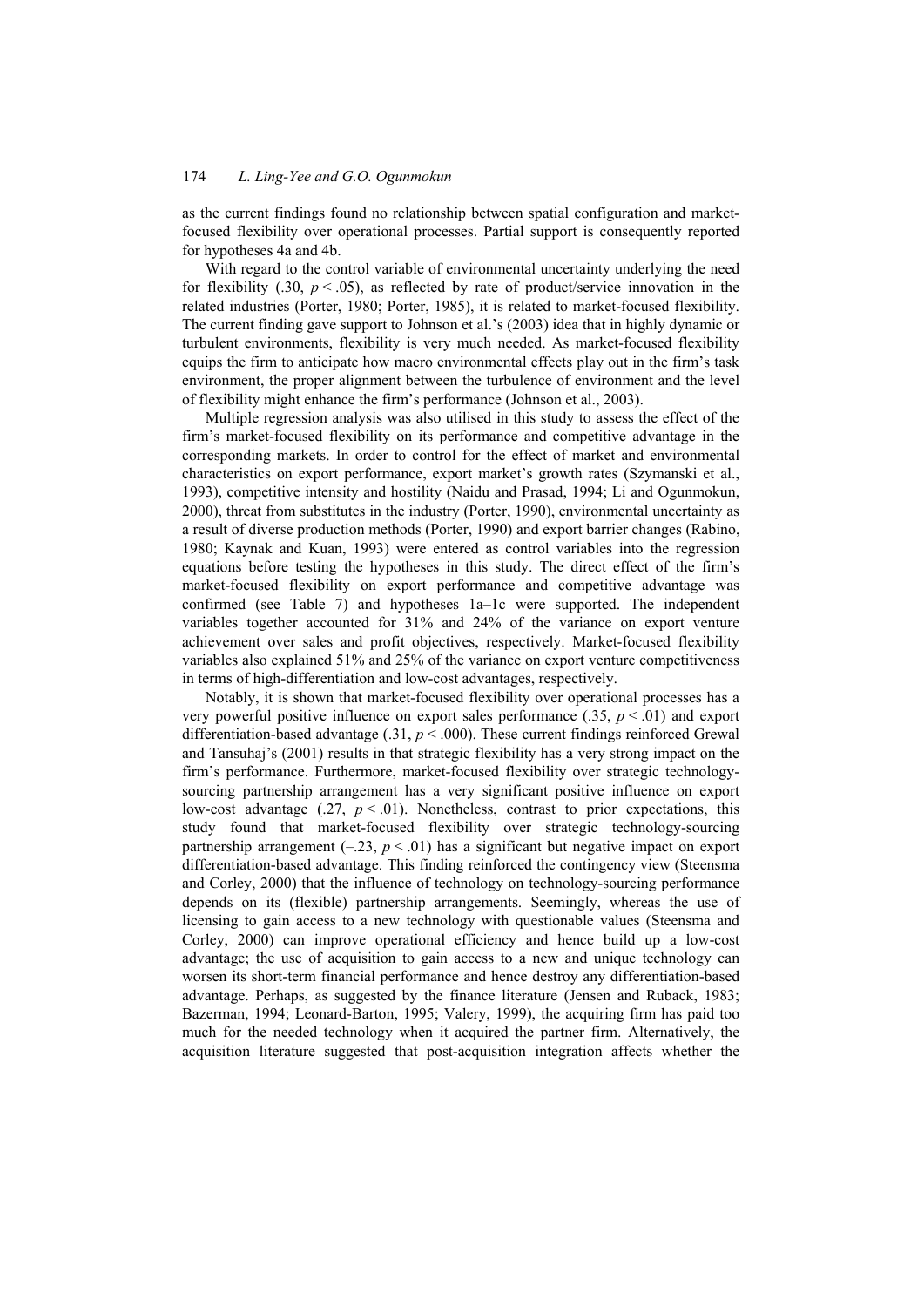intended benefits of acquisition would materialise. It seems that the competitive advantages of technology sourcing through acquisition has to be accessed with due consideration over acquisition premium and subsequent integration efforts.

Table 7 Regression analysis of market-focused flexibilities on export competitive advantages and economic performance

| Independent<br>Variables                     | Achievement of<br>sales objectives | Achievement of<br>profit objectives | High-differentiation<br>advantage | Low-cost<br>advantage |
|----------------------------------------------|------------------------------------|-------------------------------------|-----------------------------------|-----------------------|
| Independent variables:                       |                                    |                                     |                                   |                       |
| <b>Operational Process</b><br>Flexibility    | $.35**$                            | .20#                                | $.31***$                          | $-.05$                |
| Strategic technology<br>sourcing flexibility | .11                                | .10                                 | $-.23**$                          | $.27**$               |
| Volume Flexibility Via<br>Subcontracting     | $-17$ <sup>#</sup>                 | $-.02$                              | .10                               | .09                   |
| Control variables:                           |                                    |                                     |                                   |                       |
| Market growth rates                          | $.26**$                            | $.33***$                            | $.13^{\#}$                        | $-.03$                |
| Number of competitors                        | $.18^{\#}$                         | $-.24*$                             | $.19*$                            | $-.01$                |
| Competitive hostility                        | .01                                | .13                                 | .05                               | $-.23*$               |
| Threat from substitutes                      | $-.13$                             | $-.06$                              | $.20*$                            | $-.05$                |
| Environmental diversity                      | $-.05$                             | $-.17$ <sup>#</sup>                 | $.37***$                          | $.30**$               |
| Environmental<br>uncertainty                 | $.22*$                             | $-.21$ *                            | $-.02$                            | $.29**$               |
| $R$ square                                   | .37                                | .31                                 | .56                               | .32                   |
| Adjusted R square                            | .31                                | .24                                 | .51                               | .25                   |
| $F$ -change (sig.)                           | $5.01**$                           | 2.03                                | $7.57$ ***                        | $3.18*$               |
| $\boldsymbol{N}$                             | 111                                | 111                                 | 111                               | 111                   |

Notes: Environmental dynamism is measured by the level of change in the first three years of operation of an export venture in terms of number of competitors, hostility of rivalry, threats of substitutes, diversity of production methods, and uncertainties of export barriers on a 5-item Likert scale with  $1 = \text{greatly}$ decreased and 5 = greatly increased.

> # Significant at 0.10 level; \* significant at 0.05 level;\*\* significant at 0.01 level;\*\*\* significant at 0.001 level.

Unexpectedly, the present results also suggested that market-focused flexibility over subcontracting arrangement  $(-17, p < 1)$  has a marginally significant but negative impact on export sales performance. One possible explanation for this unexpected result is that uncertain demand and shifting design requirements might mean inefficiency in forming market contracts (Schilling and Steensma, 2001) and the two parties to the subcontracting arrangement might come to different conclusions as to what needs to be done and could lead to inefficient subcontracting outcomes. Concerning the control variables effect, as expected, firms operating in rapidly growing, highly competitive markets with serious threats from substitutes, and firms challenged by widely different production methods and frequent changes of export barriers, tend to report higher levels of market-focused flexibility.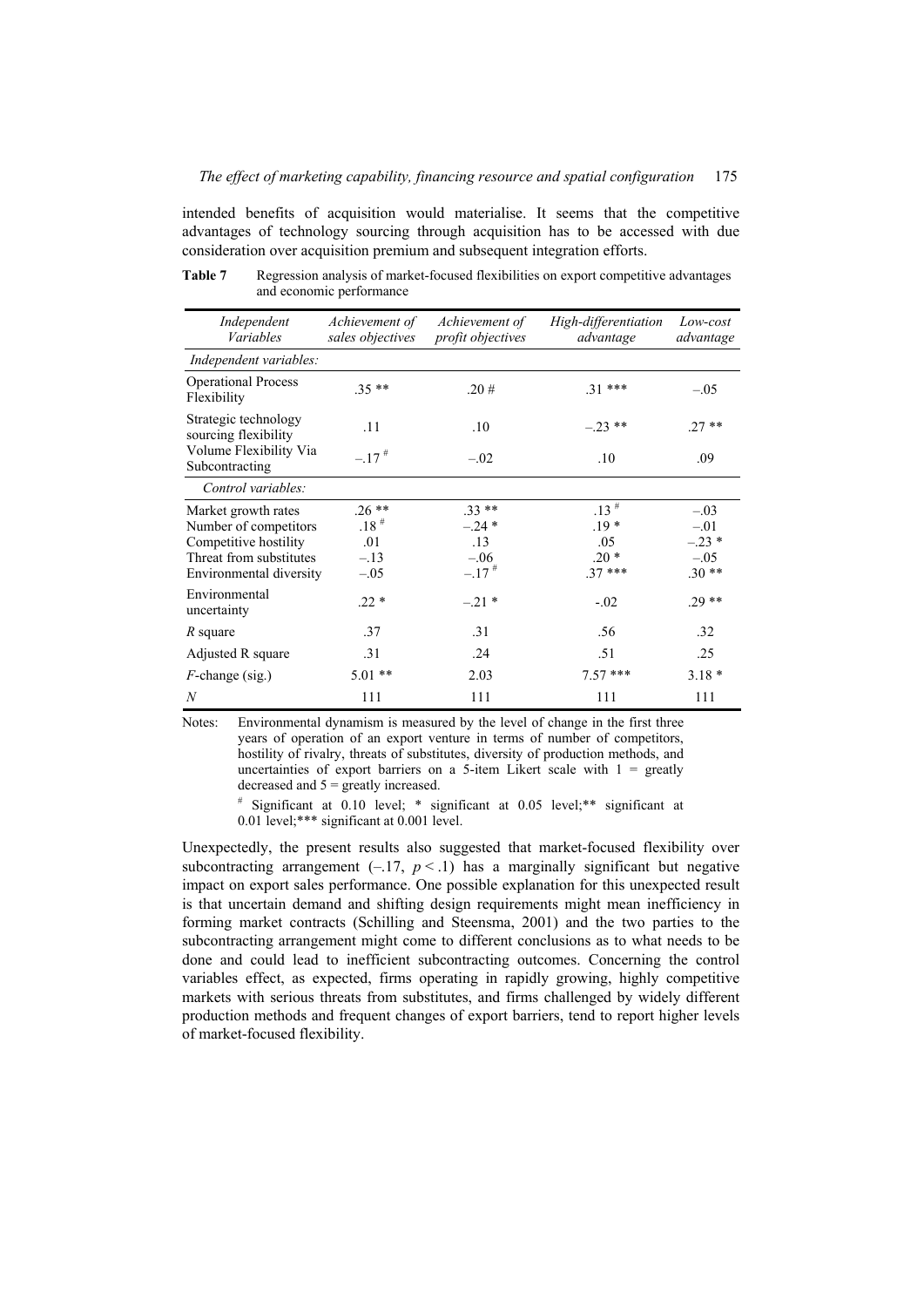## **4 Conclusion**

Based upon the strategic marketing perspective, this study identified three sets of antecedents of market-focused flexibility: marketing capabilities, financing resources and spatial configurations. The empirical evidences showed reasonable support for the proposed model. This study also brought clear evidence demonstrating the powerful effect of market-focused flexibility on competitive advantages and performance in the corresponding markets.

## **5 Managerial implications**

In light of the current findings on antecedents and consequences of market-focused flexibility, there are three major lessons for international business managers. First, with respect to the present antecedent effects, managers should pay special attention to the fact that different capabilities, resources and configurations are needed for creating different kinds of market-focused flexibilities. Specifically, a firm should develop its marketing capability over new product introduction as such a capability is the underlying force for flexible operations. Besides, a firm ought to ensure sufficient financial liquidity since such a kind of financial resource is a critical driver behind subcontracting flexibility. Furthermore, a firm should build up a dispersed production and marketing configuration as such a pattern of diversified activities is conducive to technology-sourcing flexibility. In short, different combinations of resources/capabilities/configurations could give rise to different flexible arrangements.

Second, with regard to the effects of market-focused flexibility, the present results clarify the varying impact of the three types of market-focused flexibility on a firm's performance and competitiveness. In a positive way, international business managers are well-advised to build up operational flexibility as this type of flexibility leads to superior sales, profits as well as differentiation advantages. Flexibility over technology-sourcing, on the other hand, contributes to low-cost advantages. In sum, the omnipresent performance effect of operational flexibility should be duly noted.

Finally, looking from a strategic marketing management perspective, environmental uncertainty and market characteristics could be the underlining factors driving the need for flexibility and accounting for varied firm performance and competitiveness. When interpreting the resultant findings together, it appears that uncertain market environments characterised as having a high rate of product/service innovation at an industry level encourages operational flexibility, such an uncertain market also has a positive contribution to sales performance. This implies that when faced with a high rate of industrial innovation, international business managers should build up operational flexibility that paves the way for the achievement of sales objectives.

Different firms set different performance objectives. For sales-oriented firms, it is suggested that they should set their targets on markets with high-growth rates and get prepared for high innovation rates in the associated industry by building up operational flexibility. For profit-oriented firms, it is recommended that they should set their eyes on markets with a few number of competitors and thereby face a relatively lower rate of industry innovation and thus reduce the need for flexible arrangements. As for firms that compete on the basis of low-cost, they should take advantage of diverse production methods in the industry, and be prepared to face competitive hostility by tapping into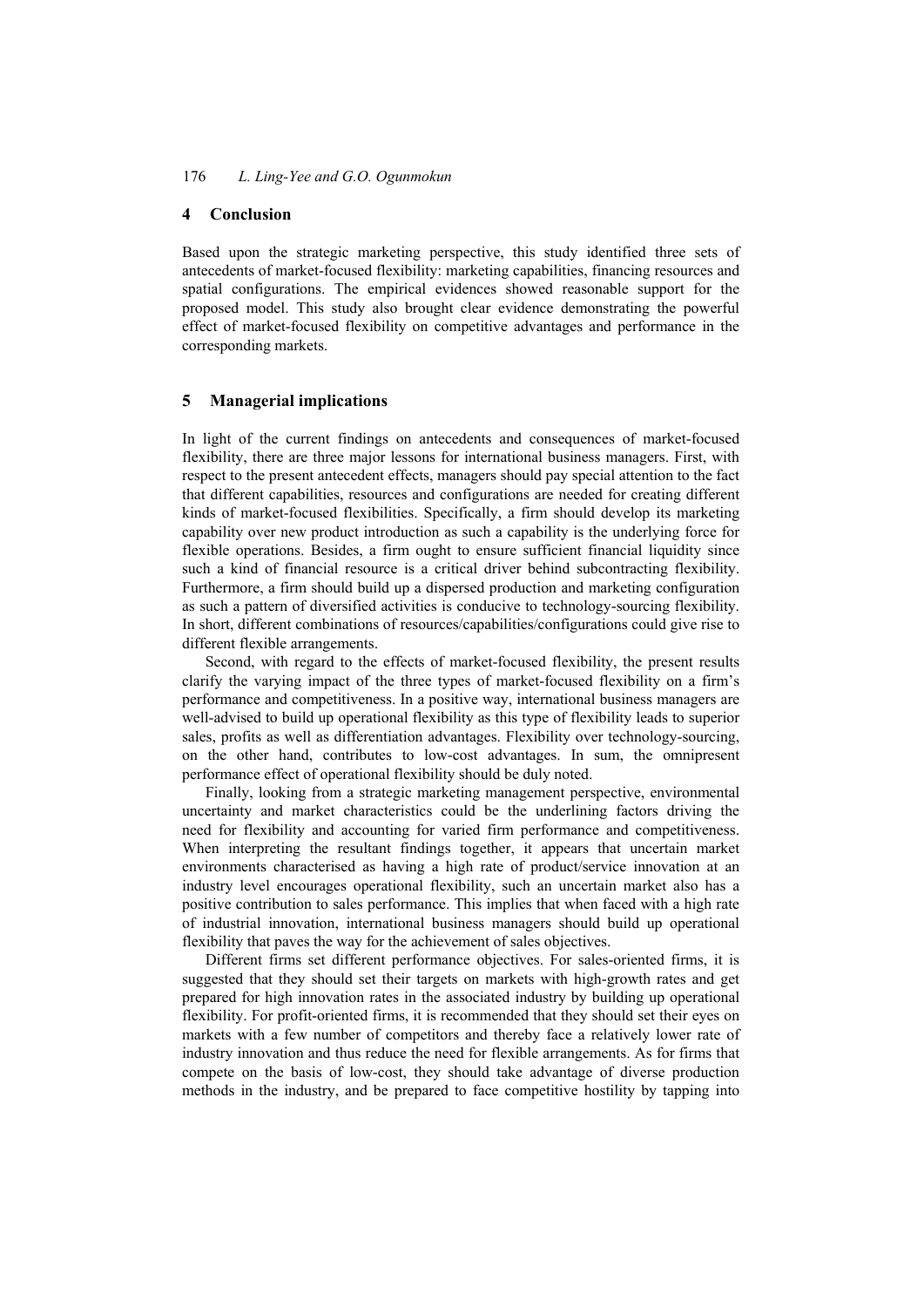low-cost sources of technology via contract-out R&D and licensing arrangements. Last but not least, as for firms that compete on the basis of a differentiation advantage, they should benefit from the competitive effect arising out of the threat from substitutes and rivals, and capitalise on diverse production methods in the associated industry to build up operational flexibility in support of differentiated/innovative product/service offerings.

# **6 Limitations and future research directions**

The implications of this study should be seen within the context of its limitations that could also provide the basis for directing future research. Based on a strategic marketing perspective, this study examined a subset of antecedents of market-focused flexibility. Future research should investigate additional antecedents of market-focused flexibility. First, caution should be placed on investigating marketing's information collection capability as a predictor of flexibility. In keeping with the market-orientation literature (Jaworski et al., 2000), while a market-orientation provides strong norms for learning from customers and competitors through market information collection, the cultural values of a market orientation are not sufficient for the creation of higher order learning (Argyris, 1977; Senge, 1990). In other words, information acquisition must be complemented by intelligence dissemination to generate organisational learning and responsiveness functions (Slater and Narver, 1995). This implies that additional research could examine the effect of such marketing capabilities as information dissemination, shared interpretation and responsiveness functions, on the development of marketfocused flexibility.

Second, while support was found for a pattern of dispersed primary production activities on market-focused flexibility, no support was generated for a pattern of dispersed secondary support activities in this study. In the light of this finding, further research effort is called for to explore ways and mechanisms through which geographically dispersed activities help to build up market-focused flexibilities. Craig and Douglas (2000) suggested several issues needed to be further explored including: how global learning occurred, how knowledge was transferred and shared across subsidiaries, and how global information systems, like new internet channels, facilitate the exchange of information and sharing of best practices among managers in different locations throughout the globe.

With regard to the measurement issues, perceptual measures were used in this study to assess the three key dimensions of market-focused flexibility. A more sophisticated approach in measuring market-focused flexibility should take into account on which dimensions the product options/models vary (Worren et al., 2002), for example, whether the options represent different peripheral options or more fundamental re-combinations of key components.

In conclusion, while this study provides theoretical and practical insights into marketfocused flexibility, future studies need to extend the study and its implications to a larger sample and different business/country settings to reinforce confidence in the generalisability of the findings.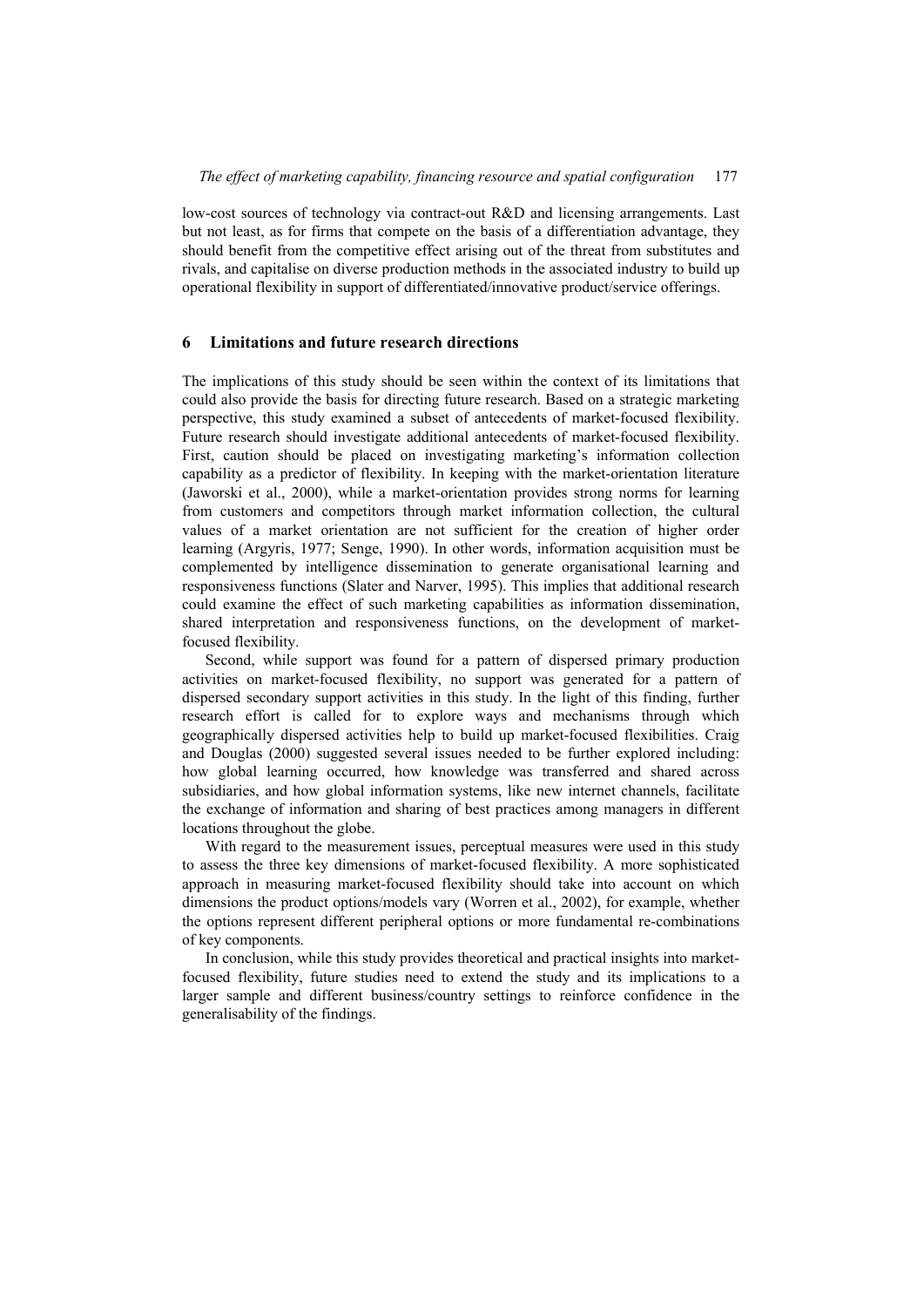#### **References**

- Aaker, D.A. and Mascarenhas, B. (1984) 'The need for strategic flexibility', *Journal of Business Strategy*, Vol. 5, No. 2, pp.74–82.
- Achrol, R.S. and Kotler, P. (1999) 'Marketing in the network economy', *Journal of Marketing*, Vol. 63, pp.146–163.
- Ansoff, H. (1965) *Corporate Strategy*, McGraw Hill, NY.
- Argyris, C. (1977) 'Double loop learning in organizations', *Harvard Business Review*, Vol. 55, pp.115–125.
- Axinn, C.N. (1988) 'Export performance: do managerial perceptions make a difference?', *International Marketing Review*, Vol. 5, No. 2, pp.61–71.
- Bartmess, A. and Cerny, K. (1993) 'Building competitive advantage through a global network of capabilities', *California Management Review*, Vol. 35, pp.78–103.
- Bazerman, M. (1994) *Judgment in Managerial Decision Making*, Wiley, NY.
- Bowman, E.H. and Hurry, D. (1993) 'Strategy through the option lens: an integrated view of resource investments and the incremental-choice process', *Academy of Management Review*, Vol. 18, pp.760–782.
- Brown, S.L. and Eisenhardt, K.M. (1995) 'Product development: past research, present findings, and future directions', *Academy of Management Review*, Vol. 20, No. 2, pp.343–378.
- Buckley, P.J. and Casson, M.C. (1998) 'Model of the multinational enterprise', *Journal of International Business Studies*, Vol. 29, pp.21–44.
- Calantone, R.J., Schmidt, J.B. and Song, X.M. (1996) 'Controllable factors of new product success: a cross-national comparison', *Marketing Science*, Vol. 15, No. 4, pp.402–420.
- Carlsson, B. (1989) 'Flexibility and the theory of the firm', *International Journal of Industrial Organization*, Vol. 7, No. 2, pp.179–203.
- Cavusgil, S.T. and Nevin, J.R. (1981) 'State-of-the-art in international marketing: an assessment', in Enis, B.M. and Roering, K.J. (Eds): *Review in Marketing*, American Marketing Association, Chicago.
- Cooper, R.G. (1979) 'Identifying industrial new product success: project newprod', *Industrial Marketing Management*, Vol. 8, No. 2, pp.124–135.
- Craig, C.S. and Douglas, S.P. (2000) 'Configural advantage in global markets', *Journal of International Marketing*, Vol. 8, No. 1, pp.6–26.
- Das, T.K. and Elango, B. (1995) 'Managing strategic flexibility: key to effective performance', *Journal of General Management*, Vol. 20, No. 3, pp.60–75.
- Day, G.S. (1994) 'The capabilities of market-driven organizations', *Journal of Marketing*, Vol. 58, pp.37–52.
- Diamantopoulos, A. (1998) 'From the guest editor', *Journal of International Marketing*, Vol. 6, No. 3, pp.3–6.
- Eisenhardt, K. and Martin, J.A. (2000) 'Dynamic capabilities: what are they?', *Strategic Management Journal*, Vol. 21, pp.1105–1121.
- Eppink, D.J. (1978) 'Planning for strategic flexibility', *Long Range Planning*, Vol. 11, No. 4, pp.9–15.
- Evans, J.S. (1991) 'Strategic flexibility for high technology maneuvers: a conceptual framework', *Journal of Management Studies*, Vol. 28, pp.69–89.
- Galbraith, C.S. (1990) 'Transferring core manufacturing technologies in high-technology firms', *California Management Review*, Vol. 32, pp.56–70.
- Grewal, R. and Tansuhaj, P. (2001) 'Building organizational capabilities for managing economic crisis: the role of market orientation and strategic flexibility', *Journal of Marketing*, Vol. 65, pp.1–28.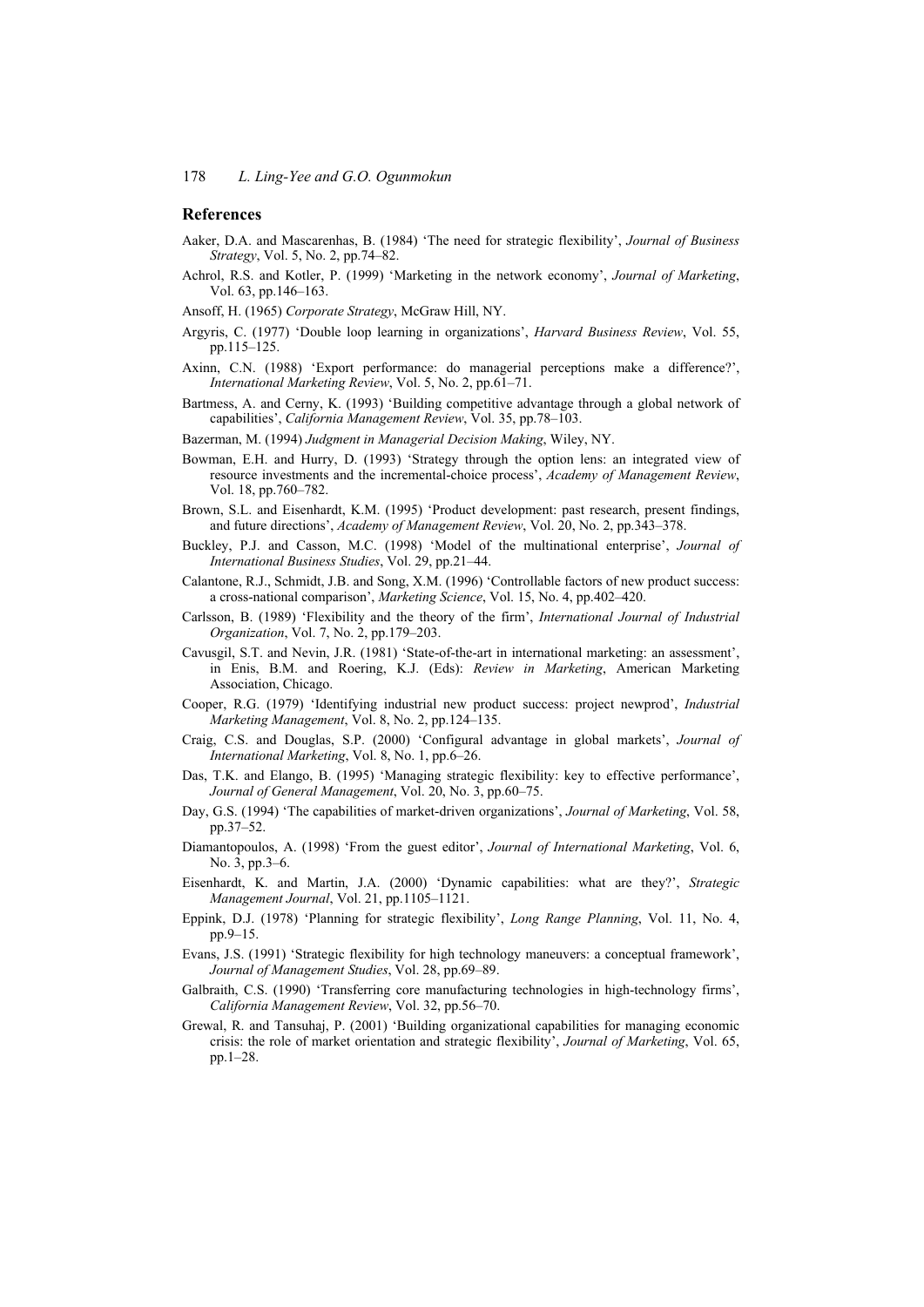- Hair, J.F., Bush, R. and Ortinau, J. (2000) *Marketing Research: A Practical Approach for the New Millennium*, McGraw-Hill Higher Education, international edition, USA.
- Hamel, G. and Prahalad, C.K. (1994) 'Competing for the future: what drives your company's agenda: your competitor's view of the future or your own?', *Harvard Business Review*, Vol. 72, No. 4, pp.122–129.
- Harrigan, K.R. (1985) *Strategies for Joint Ventures*, Lexington, Lexington Books, MA.
- Hart, A.G. (1940) *Anticipations, Uncertainty and Dynamic Planning*, University of Chicago Press, Chicago
- Hayes, R.H. and Pisano, G.P. (1994) 'Beyond world-class: the new manufacturing strategy', *Harvard Business Review*, Vol. 72, pp.77–86.
- Hitt, M.A., Keats, B.W. and DeMarie, S.M. (1998) 'Navigating in the new competitive landscape: building strategic flexibility and competitive advantage in the 21st century', *Academy of Management Executive*, Vol. 12, pp.22–42.
- Holzmuller, H.H. and Kasper, H. (1991) 'On a theory of export performance: personal and organizational determinants of export trade activities observed in small and medium-sized firms', *Management International Review*, pp.45–70.
- Holzmuller, H.H. and Stottinger, B. (1996) 'Structural modeling of success factors in exporting: cross-validation and further development of an export performance model', *Journal of International Marketing*, Vol. 4, No. 2, pp.29–55.
- Jaworski, B., Kohli, A.K. and Sahay, A. (2000) 'Market-driven versus driving markets', *Journal of the Academy of Marketing Science*, Vol. 28, pp.45–54.
- Jensen, M.C. and Ruback, R.S. (1983) 'The market for corporate control', *Journal of Financial Economics*, Vol. 11, pp.5–50.
- Johnson, J.L., Lee, R.P.W., Saini, A. and Grohmann, B. (2003) 'Market-focused strategic flexibility: conceptual advances and an integrative model', *Journal of the Academy of Marketing Science*, Vol. 31, No. 1, pp.74–89.
- Kaynak, E. and Kuan, W.K.Y. (1993) 'Environment, strategy, structure, and performance in the context of export activity: an empirical study of Taiwanese manufacturing firms', *Journal of Business Research*, Vol. 27, pp.33–49.
- Kogut, B. and Kulatilaka, N. (1994) 'Operational flexibility, global manufacturing, and the option value of a multinational network', *Management Science*, Vol. 40, No. 1, pp.123–139.
- Kogut, B. and Kulatilaka, N. (2001) 'Capabilities as real options', *Organization Science*, Vol. 12, No. 6, pp.744–758.
- Lau, R.S.M. (1996) 'Strategic flexibility: a new reality for world-class manufacturing', *S.A.M. Advanced Management Journal*, Vol. 61, No. 2, pp.11–19.
- Lei, D., Hitt, M.A. and Goldhar, J.D. (1996) 'Organizational design and strategic flexibility', *Organization Studies*, Vol. 17, No. 3, pp.501–523.
- Leonard-Barton, D. (1995) *Wellsprings of knowledge: Building and Sustaining the Sources of Innovation*, Harvard Business School Press, Boston, MA.
- Li, T. (1999) 'The impact of the marketing-R&D interface on new product export performance: a contingency analysis', *Journal of International Marketing*, Vol. 7, No. 1, pp.10–33.
- Li, L.Y. and Ogunmokun, G. (2000) 'The effect of flexibility on export venture performance', *Journal of Global Marketing*, Vol. 14, No. 3, pp.99–126.
- Madsen, T.K. (1989) 'Successful export marketing management: some empirical evidence', *International Marketing Review*, Vol. 6, No. 4, pp.41–57.
- Maidique, M.A. and Zirger, B.J. (1984) 'A study of success and failure in product innovation: the case of the U.S. electronics industry', *IEEE Transactions on Engineering Management*, Vol. 31, No. 4, pp.192–203.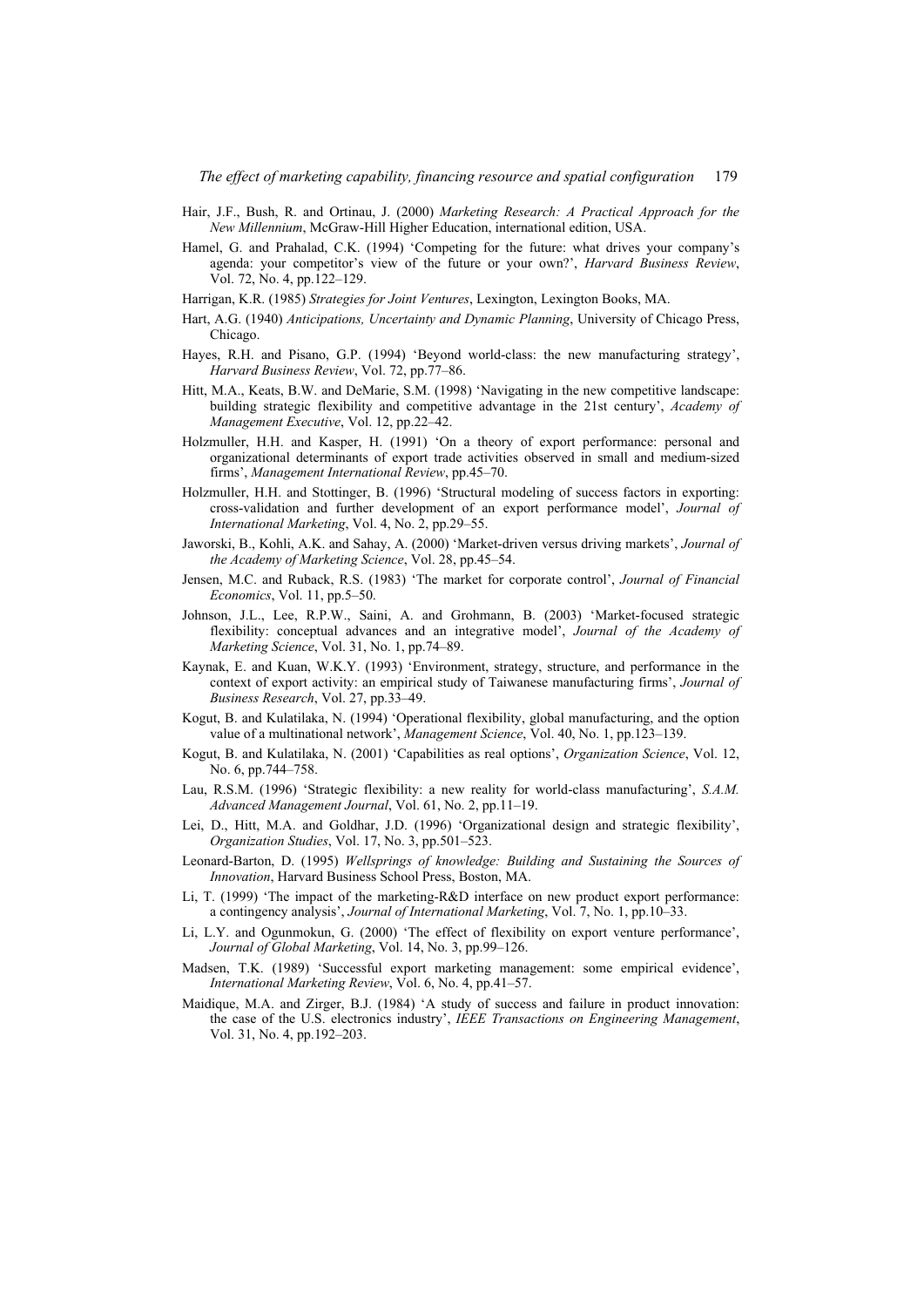- Malnight, T.W. (1996) 'The transition from decentralized to network-based MNC structures: an evolutionary perspective', *Journal of International Business Studies*, Vol. 27, pp.43–65.
- Matusik, S.F. and Hill, C.W.L. (1998) 'The utilization of contingent work, knowledge creation, and competitive advantage', *Academy of Management Review*, Vol. 23, pp.680–697.
- Mishra, S., Kim, D. and Lee, D.H. (1996) 'Factors affecting new product success: cross-country comparisons', *Journal of Product Innovation Management*, Vol. 13, pp.530–550.
- Moini, A.H. (1995) 'An inquiry into successful exporting: an empirical investigation using a threestage model', *Journal of Small Business Management*, Vol. 33, No. 3, pp.9–25.
- Naidu, G.M. and Prasad, V.K. (1994) 'Predictors of export strategy and performance of small- and medium-sized firms', *Journal of Business Research*, Vol. 31, pp.107–115.
- OECD (1994) *Employment Outlook*, OECD, Paris.
- Porter, M.E. (1980) *Competitive Strategy: Techniques for Analyzing Industries and Competitors*, New Press, NY.
- Porter, M.E. (1985) *Competitive Advantages: Creating and Sustaining Superior Performance*, New Press, NY.
- Porter, M.E. (1990) *The Competitive Advantage of Nations*, MacMillan, London.
- Rabino, S. (1980) 'An examination of barriers of exporting encountered by small manufacturing companies', *Management International Review*, Vol. 10, No. 1, pp.67–73.
- Rumelt, R.P. (1995) 'Inertia and transformation', in Montgomery, C.A. (Ed.): *Resource-based and Evolutionary Theories of the Firm*, Kluwer, NY.
- Sanchez, R. (1995) 'Strategic flexibility in product competition', *Strategic Management Journal*, Vol. 16, pp.135–159.
- Sanchez, R. (1997) 'Preparing for an uncertain future', *International Studies of Management and Organization*, Vol. 27, No. 2, pp.71–94.
- Schilling, M.A. and Steensma, H.K. (2001) 'The use of modular organizational forms: an industrylevel analysis', *Academy of Management Journal*, Vol. 44, No. 6, pp.1149–1168.
- Senge, P.M. (1990) *The Fifth Discipline*, Doublebay, NY.
- Sethi, A.K. and Seith, S.P. (1990) 'Flexibility in manufacturing: a survey', *International Journal of Flexible Manufacturing Systems*, Vol. 2, pp.289–328.
- Slater, S.F. and Narver, J.C. (1995) 'Market orientation and the learning organization', *Journal of Marketing*, Vol. 59, pp.63–74.
- Song, X.M. and Parry, M.E. (1997) 'A cross-national comparative study of new product development processes: Japan and the United States', *Journal of Marketing*, Vol. 61, p.18.
- Souder, W.E., Sherman, J.D. and Davis-Cooper, R. (1998) 'Environmental uncertainty, organizational integration, and new product development effectiveness: a test of contingency theory', *Journal of Product Innovation Management*, Vol. 15, pp.520–533.
- Steensma, H.K. and Corley, K.G. (2000) 'On the performance of technology-sourcing partnerships: the interaction between partner interdependence and technology attributes', *Academy of Management Journal*, Vol. 43, No. 6, pp.1045–1067.
- Stigler, G. (1939) 'Production and distribution in the short run', *Journal of Political Economy*, Vol. 47, pp.305–327.
- Szymanski, D.M., Bharadwaj, S.G. and Varadarajan, P.R. (1993) 'Standardization versus adaptation of international marketing strategy: an empirical investigation', *Journal of Marketing*, Vol. 57, pp.1–17.
- Teece, D.J., Pisano, G. and Shuen, G. (1997) 'Dynamic capabilities and strategic management', *Strategic Management Journal*, Vol. 18, pp.509–533.
- Upton, D.M. (1995) 'What really makes factories flexible?', *Harvard Business Review*, Vol. 73, pp.74–84.